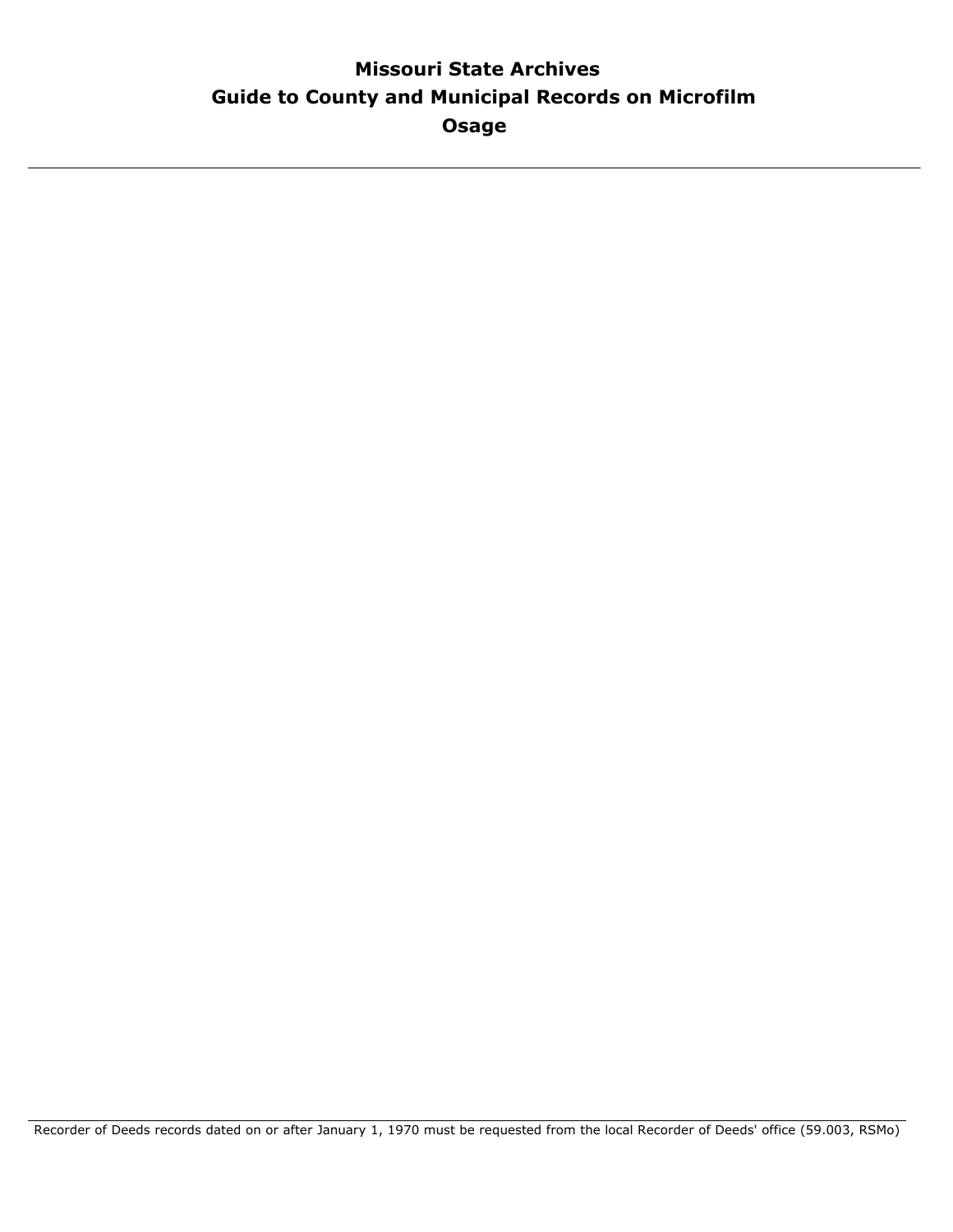# **Circuit Court**

| Reel<br><b>Number</b> | Title                           | <b>Subtitle</b> | Vol | <b>Scope and Content</b> | Date        | Indexed |
|-----------------------|---------------------------------|-----------------|-----|--------------------------|-------------|---------|
| C 7598                | Assignment Register             |                 |     |                          | 1893 - 1893 | N       |
| C 56411               | Circuit Court Case Files        | Criminal        |     | Case Numbers 1424 - 1485 | 1840 - 1900 | N       |
| C 56417               | Circuit Court Case Files        | Criminal        |     | Case Numbers 1753 - 1779 | 1840 - 1900 | N       |
| C 56416               | Circuit Court Case Files        | Criminal        |     | Case Numbers 1700 - 1752 | 1840 - 1900 | N       |
| C 56415               | Circuit Court Case Files        | Criminal        |     | Case Numbers 1647 - 1699 | 1840 - 1900 | N       |
| C 56414               | Circuit Court Case Files        | Criminal        |     | Case Numbers 1586 - 1646 | 1840 - 1900 | N       |
| C 56398               | Circuit Court Case Files        | Criminal        |     | Case Numbers 493 - 589   | 1840 - 1900 | N       |
| C 56412               | <b>Circuit Court Case Files</b> | Criminal        |     | Case Numbers 1486 - 1537 | 1840 - 1900 | N       |
| C 56410               | Circuit Court Case Files        | Criminal        |     | Case Numbers 1363 - 1423 | 1840 - 1900 | N       |
| C 56409               | Circuit Court Case Files        | Criminal        |     | Case Numbers 1298 - 1362 | 1840 - 1900 | N       |
| C 56408               | Circuit Court Case Files        | Criminal        |     | Case Numbers 1226 - 1297 | 1840 - 1900 | N       |
| C 56407               | Circuit Court Case Files        | Criminal        |     | Case Numbers 1137 - 1225 | 1840 - 1900 | N       |
| C 56406               | Circuit Court Case Files        | Criminal        |     | Case Numbers 1057 - 1136 | 1840 - 1900 | N       |
| C 56405               | Circuit Court Case Files        | Criminal        |     | Case Numbers 971 - 1055  | 1840 - 1900 | N       |
| C 56404               | Circuit Court Case Files        | Criminal        |     | Case Numbers 940 - 970   | 1840 - 1900 | N       |
| C 54857               | Circuit Court Case Files        | Criminal        |     | Case Numbers 205 - 276   | 1840 - 1900 | N       |
| C 56413               | Circuit Court Case Files        | Criminal        |     | Case Numbers 1538 - 1585 | 1840 - 1900 | N       |
| C 56403               | Circuit Court Case Files        | Criminal        |     | Case Numbers 872 - 939   | 1840 - 1900 | N       |
| C 56397               | Circuit Court Case Files        | Criminal        |     | Case Numbers 365 - 492   | 1840 - 1900 | N       |
| C 54858               | Circuit Court Case Files        | Criminal        |     | Case Numbers 277 - 349   | 1840 - 1900 | N       |
| C 54856               | Circuit Court Case Files        | Criminal        |     | Case Numbers 150 - 204   | 1840 - 1900 | N       |
| C 54855               | Circuit Court Case Files        | Criminal        |     | Case Numbers 100 - 149   | 1840 - 1900 | N       |
| C 54854               | Circuit Court Case Files        | Criminal        |     | Case Numbers 60 - 99     | 1840 - 1900 | N       |
| C 54853               | Circuit Court Case Files        | Criminal        |     | Case Numbers 1 - 59      | 1840 - 1900 | N       |
| C 56399               | <b>Circuit Court Case Files</b> | Criminal        |     | Case Numbers 590 - 646   | 1840 - 1900 | N       |
| C 56400               | Circuit Court Case Files        | Criminal        |     | Case Numbers 647 - 716   | 1840 - 1900 | N       |
| C 56401               | <b>Circuit Court Case Files</b> | Criminal        |     | Case Numbers 717 - 771   | 1840 - 1900 | N       |
| C 56402               | Circuit Court Case Files        | Criminal        |     | Case Numbers 772 - 871   | 1840 - 1900 | N       |
| C 54859               | Circuit Court Case Files        | Criminal        |     | Case Numbers 350 - 364   | 1840 - 1900 | N       |
| C 46376               | Circuit Court Case Files        | Civil           |     | Case Numbers 3185 - 3207 | 1841 - 1974 | N       |
| C 46391               | <b>Circuit Court Case Files</b> | Civil           |     | Case Numbers 4431 - 4486 | 1841 - 1974 | N       |
| C 46382               | Circuit Court Case Files        | Civil           |     | Case Numbers 3380 - 4029 | 1841 - 1974 | N       |
| C 46377               | <b>Circuit Court Case Files</b> | Civil           |     | Case Numbers 3208 - 3251 | 1841 - 1974 | N       |
| C 46378               | Circuit Court Case Files        | Civil           |     | Case Numbers 3252 - 3285 | 1841 - 1974 | N       |
| C 46379               | Circuit Court Case Files        | Civil           |     | Case Numbers 3286 - 3302 | 1841 - 1974 | N       |
| C 46380               | Circuit Court Case Files        | Civil           |     | Case Numbers 3303 - 3341 | 1841 - 1974 | N       |
| C 46381               | Circuit Court Case Files        | Civil           |     | Case Numbers 3342 - 3379 | 1841 - 1974 | N       |
| C 46383               | Circuit Court Case Files        | Civil           |     | Case Numbers 4030 - 4064 | 1841 - 1974 | N       |
| C 46384               | Circuit Court Case Files        | Civil           |     | Case Numbers 4065 - 4102 | 1841 - 1974 | N       |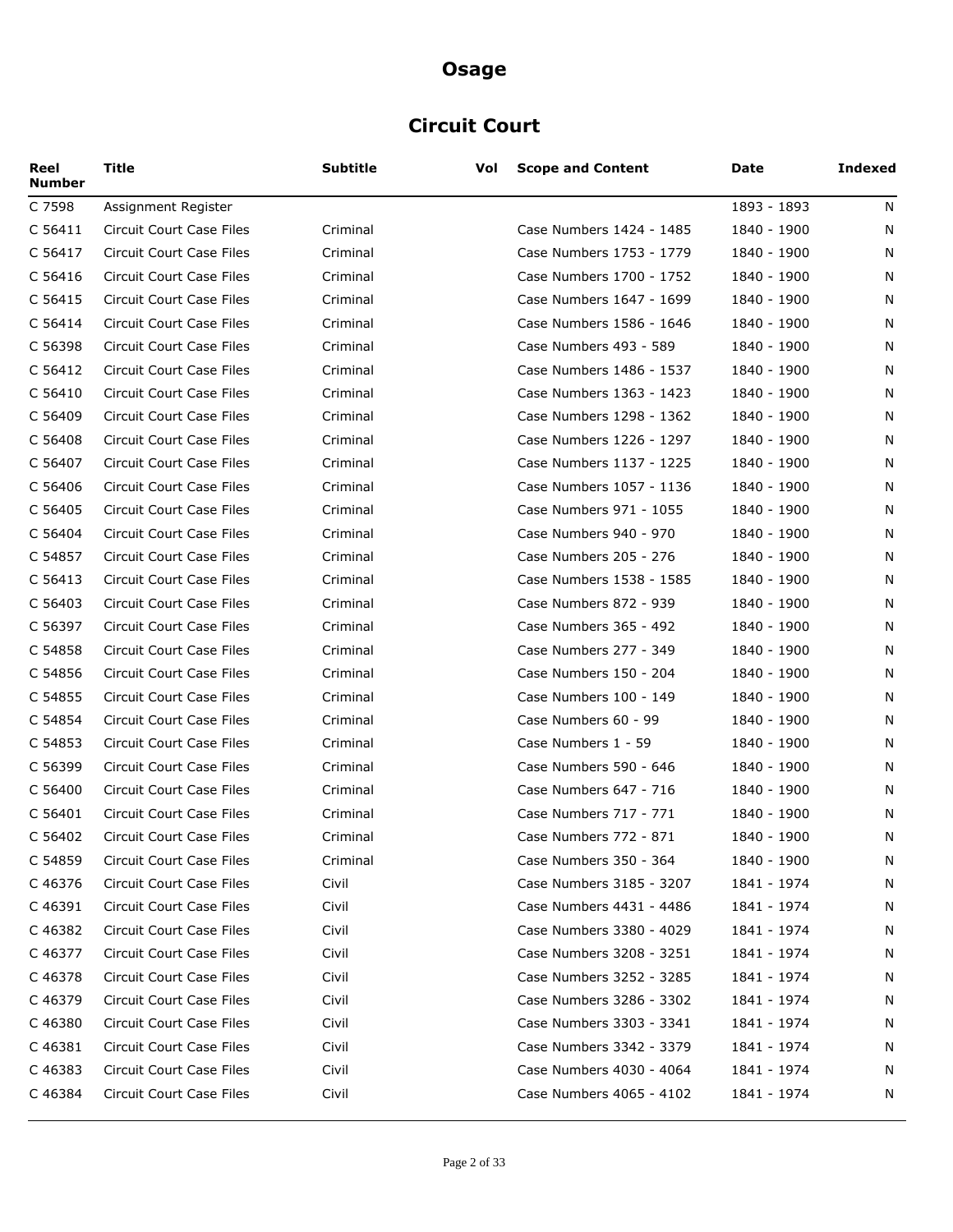| C46385  | Circuit Court Case Files        | Civil | Case Numbers 4103 - 4162             | 1841 - 1974 | N |
|---------|---------------------------------|-------|--------------------------------------|-------------|---|
| C46386  | Circuit Court Case Files        | Civil | Case Numbers 4163 - 4210             | 1841 - 1974 | N |
| C 46387 | Circuit Court Case Files        | Civil | Case Numbers 4211 - 4281             | 1841 - 1974 | N |
| C 46388 | Circuit Court Case Files        | Civil | Case Numbers 4282 - 4331             | 1841 - 1974 | N |
| C 46390 | Circuit Court Case Files        | Civil | Case Numbers 4385 - 4430             | 1841 - 1974 | N |
| C 46373 | Circuit Court Case Files        | Civil | Case Numbers 3115 - 3151             | 1841 - 1974 | N |
| C 46389 | Circuit Court Case Files        | Civil | Case Numbers 4332 - 4384             | 1841 - 1974 | N |
| C 46340 | Circuit Court Case Files        | Civil | Case Numbers 0404 - 0461             | 1841 - 1974 | N |
| C46350  | Circuit Court Case Files        | Civil | Case Numbers 0948 - 1004             | 1841 - 1974 | N |
| C 46349 | Circuit Court Case Files        | Civil | Case Numbers 0891 - 0947             | 1841 - 1974 | N |
| C 46348 | Circuit Court Case Files        | Civil | Case Numbers 0824 - 0890             | 1841 - 1974 | N |
| C 46347 | Circuit Court Case Files        | Civil | Case Numbers 0775 - 0823             | 1841 - 1974 | N |
| C 46346 | Circuit Court Case Files        | Civil | Case Numbers 0723 - 0774             | 1841 - 1974 | N |
| C 46345 | Circuit Court Case Files        | Civil | Case Numbers 0662 - 0722             | 1841 - 1974 | N |
| C 46344 | Circuit Court Case Files        | Civil | Case Numbers 0593 - 0661             | 1841 - 1974 | N |
| C 46343 | Circuit Court Case Files        | Civil | Case Numbers 0547 - 0592             | 1841 - 1974 | N |
| C 46375 | Circuit Court Case Files        | Civil | Case Numbers 3175 (2 of 2) -<br>3184 | 1841 - 1974 | N |
| C 46341 | Circuit Court Case Files        | Civil | Case Numbers 0462 - 0507             | 1841 - 1974 | N |
| C46353  | Circuit Court Case Files        | Civil | Case Numbers 1136 - 1182             | 1841 - 1974 | N |
| C 46339 | Circuit Court Case Files        | Civil | Case Numbers 0375 - 0403             | 1841 - 1974 | N |
| C 46338 | Circuit Court Case Files        | Civil | Case Numbers 0329 - 0374             | 1841 - 1974 | N |
| C 46337 | Circuit Court Case Files        | Civil | Case Numbers 0276 - 0328             | 1841 - 1974 | N |
| C 46336 | Circuit Court Case Files        | Civil | Case Numbers 0219 - 0275             | 1841 - 1974 | N |
| C 46335 | Circuit Court Case Files        | Civil | Case Numbers 0172 - 0218             | 1841 - 1974 | N |
| C 46334 | Circuit Court Case Files        | Civil | Case Numbers 0127 - 0171             | 1841 - 1974 | N |
| C 46333 | Circuit Court Case Files        | Civil | Case Numbers 0098 - 0126             | 1841 - 1974 | N |
| C 46332 | Circuit Court Case Files        | Civil | Case Numbers 0056 - 0097             | 1841 - 1974 | N |
| C 46331 | Circuit Court Case Files        | Civil | Case Numbers 0001 - 0055             | 1841 - 1974 | N |
| C 46342 | Circuit Court Case Files        | Civil | Case Numbers 0508 - 0546             | 1841 - 1974 | N |
| C 46362 | Circuit Court Case Files        | Civil | Case Numbers 1612 - 1660             | 1841 - 1974 | N |
| C 46372 | Circuit Court Case Files        | Civil | Case Numbers 3061 - 3114             | 1841 - 1974 | N |
| C 46371 | Circuit Court Case Files        | Civil | Case Numbers 3023 - 3060             | 1841 - 1974 | N |
| C 46370 | Circuit Court Case Files        | Civil | Case Numbers 2274 - 3022             | 1841 - 1974 | N |
| C 46369 | Circuit Court Case Files        | Civil | Case Numbers 2234 - 2273             | 1841 - 1974 | N |
| C 46368 | <b>Circuit Court Case Files</b> | Civil | Case Numbers 2160 - 2233             | 1841 - 1974 | N |
| C 46367 | Circuit Court Case Files        | Civil | Case Numbers 2089 - 2159             | 1841 - 1974 | N |
| C 46366 | Circuit Court Case Files        | Civil | Case Numbers 1941 - 2088             | 1841 - 1974 | N |
| C 46365 | <b>Circuit Court Case Files</b> | Civil | Case Numbers 1882 - 1940             | 1841 - 1974 | N |
| C 46351 | Circuit Court Case Files        | Civil | Case Numbers 1005 - 1082             | 1841 - 1974 | N |
| C 46363 | Circuit Court Case Files        | Civil | Case Numbers 1661 - 1755             | 1841 - 1974 | N |
| C 46352 | Circuit Court Case Files        | Civil | Case Numbers 1083 - 1135             | 1841 - 1974 | N |
| C 46361 | Circuit Court Case Files        | Civil | Case Numbers 1558 - 1611             | 1841 - 1974 | N |
|         |                                 |       |                                      |             |   |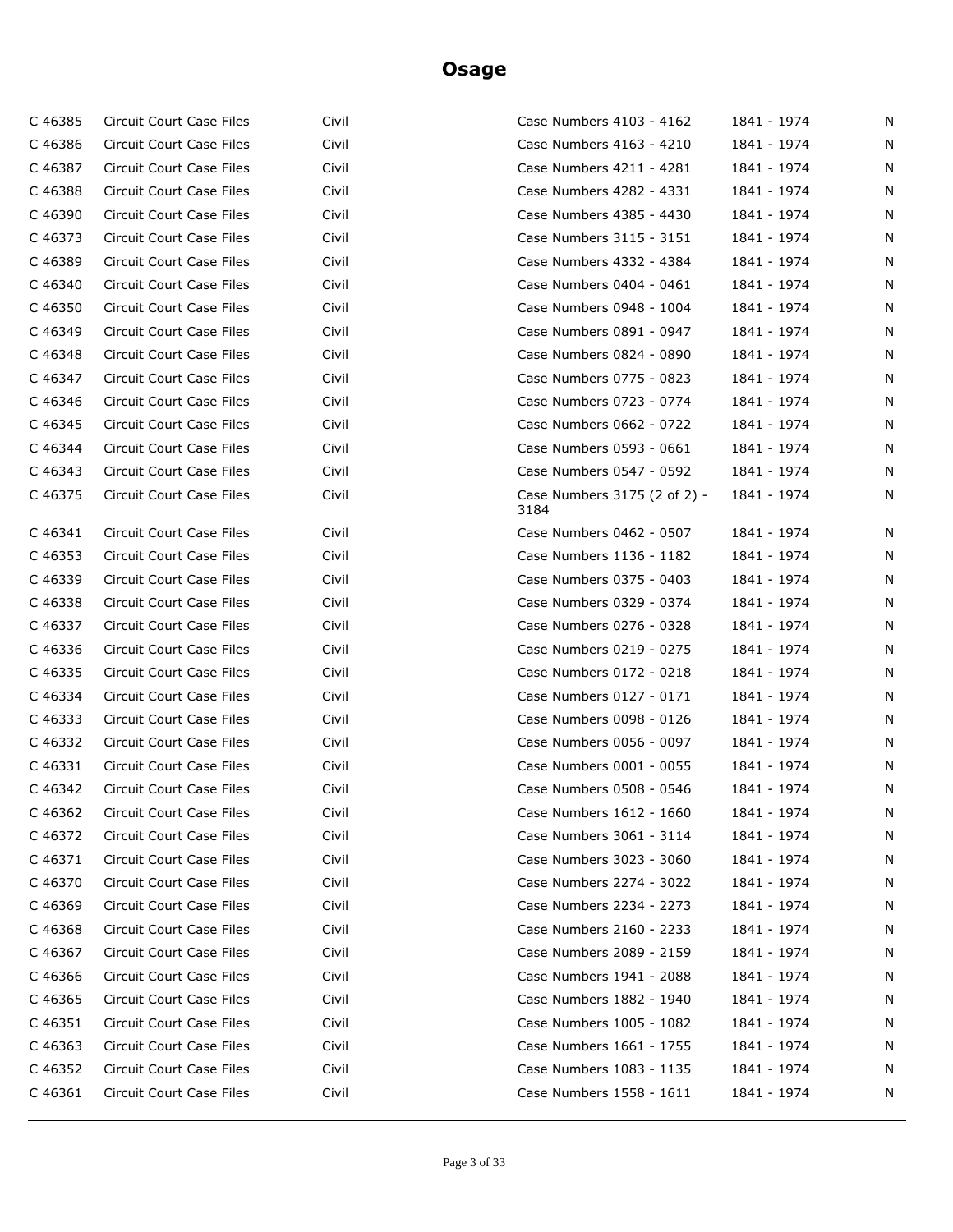| C 46360 | Circuit Court Case Files         | Civil    | Case Numbers 1498 - 1557               | 1841 - 1974 | N |
|---------|----------------------------------|----------|----------------------------------------|-------------|---|
| C46359  | Circuit Court Case Files         | Civil    | Case Numbers 1426 - 1497               | 1841 - 1974 | N |
| C 46358 | Circuit Court Case Files         | Civil    | Case Numbers 1374 - 1425               | 1841 - 1974 | N |
| C 46357 | Circuit Court Case Files         | Civil    | Case Numbers 1322 - 1373               | 1841 - 1974 | N |
| C 46356 | Circuit Court Case Files         | Civil    | Case Numbers 1284 - 1321               | 1841 - 1974 | N |
| C 46355 | Circuit Court Case Files         | Civil    | Case Numbers 1234 - 1283               | 1841 - 1974 | N |
| C 46354 | Circuit Court Case Files         | Civil    | Case Numbers 1183 - 1233               | 1841 - 1974 | N |
| C 46374 | Circuit Court Case Files         | Civil    | Case Numbers 3152 - 3175 (1<br>of $2)$ | 1841 - 1974 | N |
| C 46364 | Circuit Court Case Files         | Civil    | Case Numbers 1756 - 1881               | 1841 - 1974 | N |
| C 50267 | Circuit Court Case Files         | Civil    | Case Numbers 7634 - 7742               | 1841 - 1980 | N |
| C 50265 | Circuit Court Case Files         | Civil    | Case Numbers 7331 - 7511               | 1841 - 1980 | N |
| C 50269 | Circuit Court Case Files         | Civil    | Case Numbers 7842 - 7954               | 1841 - 1980 | N |
| C 50259 | Circuit Court Case Files         | Civil    | Case Numbers 4487 - 4659               | 1841 - 1980 | N |
| C 50260 | Circuit Court Case Files         | Civil    | Case Numbers 4660 - 4850               | 1841 - 1980 | N |
| C 50261 | Circuit Court Case Files         | Civil    | Case Numbers 4851 - 7024               | 1841 - 1980 | N |
| C 50262 | Circuit Court Case Files         | Civil    | Case Numbers 7025 - 7197               | 1841 - 1980 | N |
| C 50264 | Circuit Court Case Files         | Civil    | Case Numbers 7242 - 7330               | 1841 - 1980 | N |
| C 50266 | Circuit Court Case Files         | Civil    | Case Numbers 7512 - 7633               | 1841 - 1980 | N |
| C 50268 | Circuit Court Case Files         | Civil    | Case Numbers 7743 - 7841               | 1841 - 1980 | N |
| C 51039 | Circuit Court Case Files         | Civil    | Case Numbers 8415 - 8514               | 1841 - 1980 | N |
| C 50263 | Circuit Court Case Files         | Civil    | Case Numbers 7197 - 7241               | 1841 - 1980 | N |
| C 51040 | Circuit Court Case Files         | Civil    | Case Numbers 8518 - 8655               | 1841 - 1980 | N |
| C 50272 | Circuit Court Case Files         | Civil    | Case Numbers 8345 - 8414               | 1841 - 1980 | N |
| C 50271 | Circuit Court Case Files         | Civil    | Case Numbers 8148 - 8343               | 1841 - 1980 | N |
| C 50270 | Circuit Court Case Files         | Civil    | Case Numbers 7955 - 8147               | 1841 - 1980 | N |
| C 56697 | Circuit Court Case Files         | Criminal | Case Numbers 2070 - 2114               | 1900 - 1948 | N |
| C 56696 | Circuit Court Case Files         | Criminal | Case Numbers 2035 - 2069               | 1900 - 1948 | N |
| C 56705 | Circuit Court Case Files         | Criminal | Case Numbers 2471 - 2527               | 1900 - 1948 | N |
| C 56704 | Circuit Court Case Files         | Criminal | Case Numbers 2430 - 2470               | 1900 - 1948 | N |
|         | C 56703 Circuit Court Case Files | Criminal | Case Numbers 2387 - 2429               | 1900 - 1948 | N |
| C 56702 | Circuit Court Case Files         | Criminal | Case Numbers 2326 - 2386               | 1900 - 1948 | N |
| C 56701 | Circuit Court Case Files         | Criminal | Case Numbers 2268 - 2325               | 1900 - 1948 | N |
| C 56700 | Circuit Court Case Files         | Criminal | Case Numbers 2216 - 2267               | 1900 - 1948 | N |
| C 56699 | Circuit Court Case Files         | Criminal | Case Numbers 2165 - 2215               | 1900 - 1948 | N |
| C 56707 | Circuit Court Case Files         | Criminal | Case Numbers 2582 - 2600               | 1900 - 1948 | N |
| C 56706 | Circuit Court Case Files         | Criminal | Case Numbers 2528 - 2581               | 1900 - 1948 | N |
| C 56695 | Circuit Court Case Files         | Criminal | Case Numbers 1992 - 2034               | 1900 - 1948 | N |
| C 56694 | <b>Circuit Court Case Files</b>  | Criminal | Case Numbers 1951 - 1991               | 1900 - 1948 | N |
| C 56693 | Circuit Court Case Files         | Criminal | Case Numbers 1891 - 1950               | 1900 - 1948 | N |
| C 56692 | Circuit Court Case Files         | Criminal | Case Numbers 1842 - 1890               | 1900 - 1948 | N |
| C 56691 | Circuit Court Case Files         | Criminal | Case Numbers 1814 - 1840               | 1900 - 1948 | N |
| C 56690 | Circuit Court Case Files         | Criminal | Case Numbers 1780 - 1813               | 1900 - 1948 | N |
|         |                                  |          |                                        |             |   |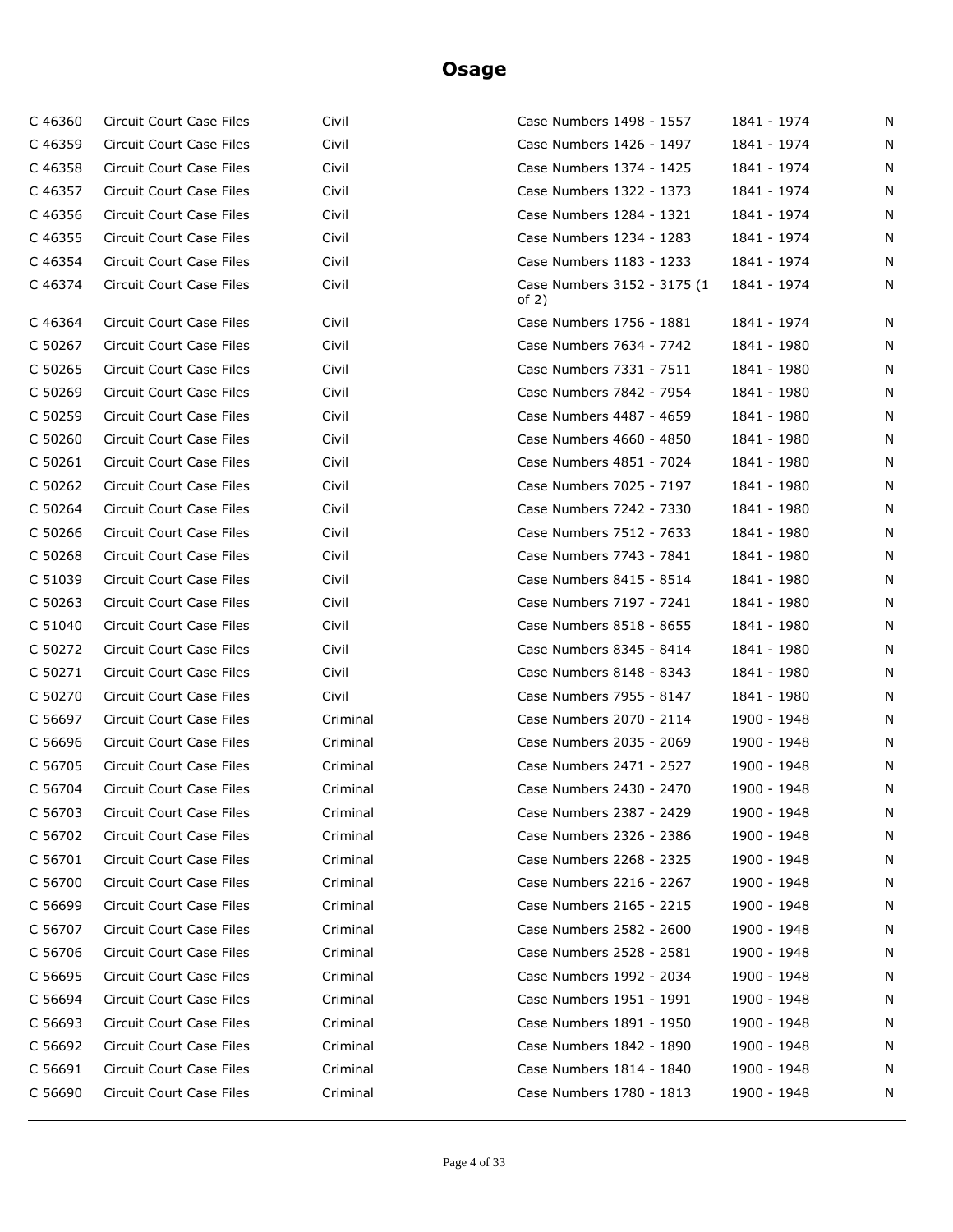| C 56698 | <b>Circuit Court Case Files</b> | Criminal                                              |   | Case Numbers 2115 - 2164 | 1900 - 1948     | N |
|---------|---------------------------------|-------------------------------------------------------|---|--------------------------|-----------------|---|
| C 59614 | <b>Circuit Court Case Files</b> | Micellaneous                                          |   |                          | 1930s? - 1940s? | N |
| C 59614 | <b>Circuit Court Case Files</b> | <b>Band Liquidations</b><br>(Bank of Osage<br>County) |   |                          | 1931 - 1938     | N |
| C 59614 | Circuit Court Case Files        | <b>Band Liquidations</b><br>(Bank of Argyle)          |   |                          | 1934 - 1937     | N |
| C 59613 | Circuit Court Case Files        | <b>Band Liguidations</b><br>(Bank of Westphalia)      |   |                          | 1934 - 1940     | N |
| C 59613 | Circuit Court Case Files        | <b>Band Liquidations</b><br>(Bank of Meta)            |   |                          | 1934 - 1941     | N |
| C 59613 | Circuit Court Case Files        | <b>Band Liguidations</b><br>(Bank of Chamois)         |   |                          | 1935 - 1941     | N |
| C 59613 | <b>Circuit Court Case Files</b> | <b>Band Liquidations</b><br>(Bank of Linn)            |   |                          | 1936 - 1942     | N |
| C 59613 | Circuit Court Case Files        | <b>Band Liquidations</b><br>(Bank of Argyle)          |   |                          | 1938 - 1941     | N |
| C 57593 | <b>Circuit Court Case Files</b> | Criminal                                              |   | Case Numbers 2601 - 2646 | 1948 - 1952     | N |
| C 57594 | <b>Circuit Court Case Files</b> | Criminal                                              |   | Case Numbers 2647 - 2684 | 1952 - 1955     | N |
| C 57595 | <b>Circuit Court Case Files</b> | Criminal                                              |   | Case Numbers 2685 - 2732 | 1955 - 1959     | N |
| C 57596 | <b>Circuit Court Case Files</b> | Criminal                                              |   | Case Numbers 2733 - 2779 | 1959 - 1962     | N |
| C 53613 | <b>Circuit Court Case Files</b> | Civil                                                 |   | Case Numbers 8656 - 8768 | 1960 - 1963     | N |
| C 57597 | <b>Circuit Court Case Files</b> | Criminal                                              |   | Case Numbers 2780 - 2822 | 1962 - 1965     | N |
| C 53614 | <b>Circuit Court Case Files</b> | Civil                                                 |   | Case Numbers 8769 - 8857 | 1963 - 1967     | N |
| C 57598 | <b>Circuit Court Case Files</b> | Criminal                                              |   | Case Numbers 2823 - 2859 | 1965 - 1969     | N |
| C 53615 | <b>Circuit Court Case Files</b> | Civil                                                 |   | Case Numbers 8858 - 8945 | 1968 - 1970     | N |
| C 57599 | <b>Circuit Court Case Files</b> | Criminal                                              |   | Case Numbers 2860 - 2865 | 1969 - 1969     | N |
| C 59612 | Circuit Court Case Files        | Criminal                                              |   | Case Numbers 2866 - 2983 | 1969 - 1974     | N |
| C 53616 | <b>Circuit Court Case Files</b> | Civil                                                 |   | Case Numbers 8946 - 9049 | 1970 - 1972     | N |
| C 53617 | <b>Circuit Court Case Files</b> | Civil                                                 |   | Case Numbers 9049 - 9110 | 1972 - 1973     | N |
| C 59613 | <b>Circuit Court Case Files</b> | Criminal                                              |   | Case Numbers 2984 - 3052 | 1974 - 1976     | N |
| C 5061  | Circuit Court Record Index      |                                                       | А |                          | 1841 - 1877     |   |
| C 5061  | Circuit Court Record Index      |                                                       | В |                          | 1877 - 1905     |   |
| C 5062  | <b>Circuit Court Records</b>    |                                                       | Α |                          | 1841 - 1854     | C |
| C 5063  | Circuit Court Records           |                                                       | В |                          | 1854 - 1865     | C |
| C 5063  | <b>Circuit Court Records</b>    |                                                       | С |                          | 1865 - 1870     | С |
| C 5064  | Circuit Court Records           |                                                       | D |                          | 1870 - 1877     | C |
| C 5064  | Circuit Court Records           |                                                       | Ε |                          | 1877 - 1880     | C |
| C 5065  | Circuit Court Records           |                                                       | F |                          | 1880 - 1885     | C |
| C 5065  | Circuit Court Records           |                                                       | G |                          | 1885 - 1890     | С |
| C 8822  | Declaration of Intention        |                                                       |   |                          | 1882 - 1897     | Y |
| C 8822  | Declaration of Intention        |                                                       |   |                          | 1907 - 1926     | Y |
| C 7598  | Docket Book                     |                                                       |   |                          | 1841 - 1844     | N |
| C 8822  | <b>Naturalization Papers</b>    | Petition & Record                                     |   |                          | 1867 - 1929     | Y |
| C 8822  | <b>Naturalization Papers</b>    |                                                       |   |                          | 1903 - 1904     | Y |
|         |                                 |                                                       |   |                          |                 |   |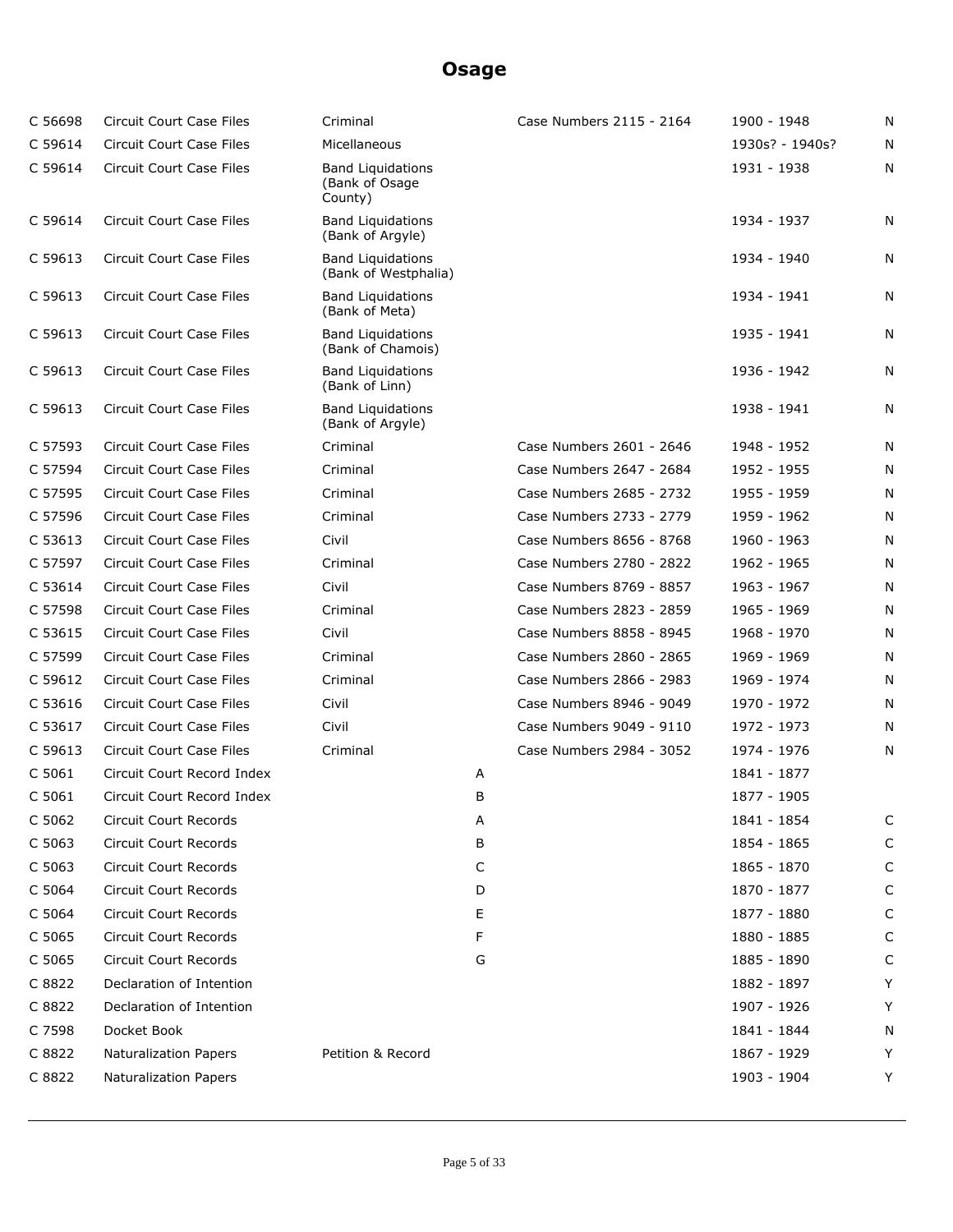| C 8822 | Naturalization Papers      | Certificate Of<br>Naturalization  | 1907 - 1921 | v            |
|--------|----------------------------|-----------------------------------|-------------|--------------|
| C 8822 | Naturalization Papers      |                                   | 1937 - 1943 | $\checkmark$ |
| C 5058 | Naturalizations            | Some In County Court A<br>Records | 1841 - 1856 | N            |
| C 7598 | Witness Attendance Records |                                   | 1841 - 1859 | N            |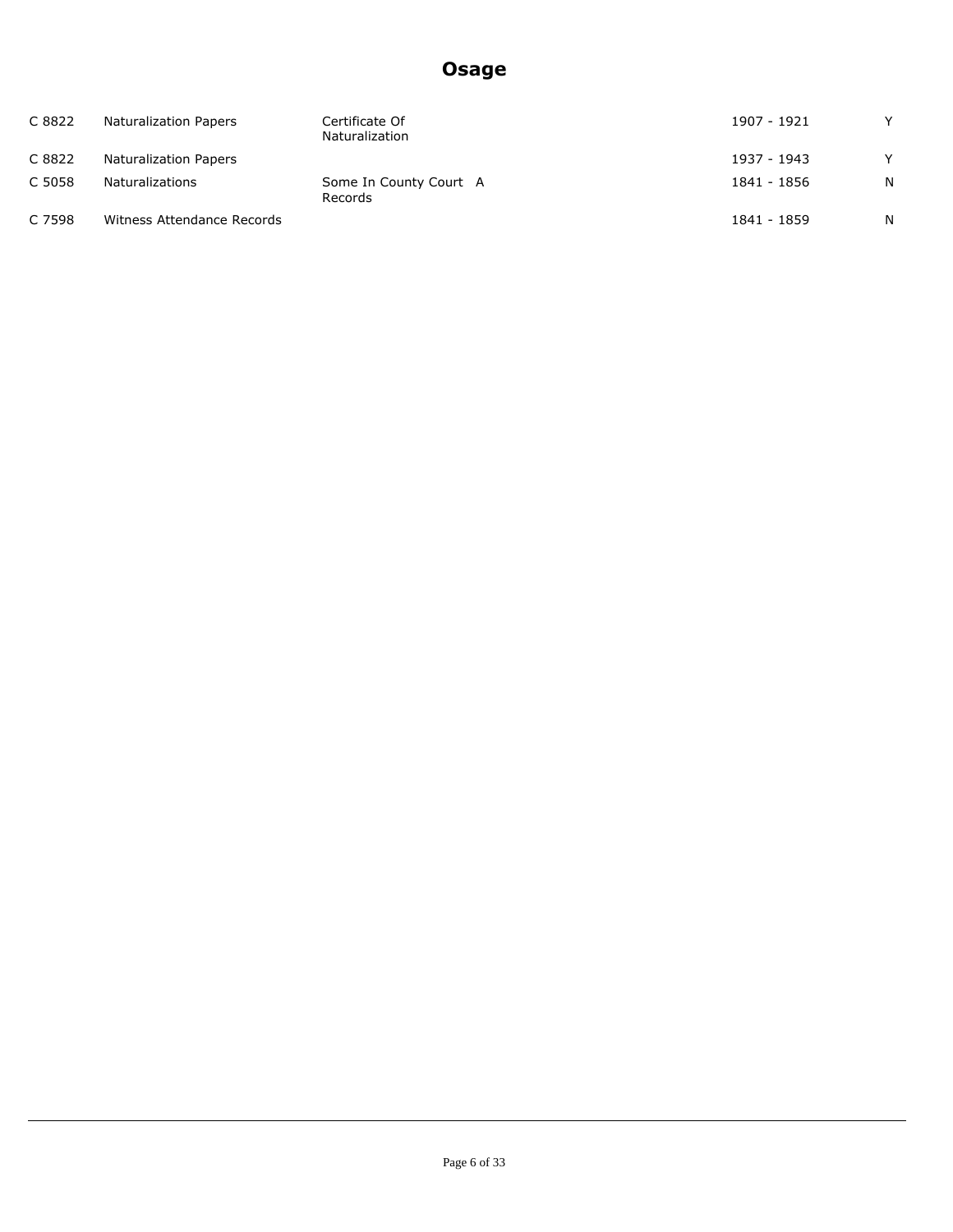### **Collector**

| Reel<br><b>Number</b> | <b>Title</b>                   | <b>Subtitle</b>                                       | Vol | <b>Scope and Content</b> | Date          | <b>Indexed</b> |
|-----------------------|--------------------------------|-------------------------------------------------------|-----|--------------------------|---------------|----------------|
| C 67796               | <b>Abstract Of Collections</b> |                                                       |     |                          | $2017 - 2017$ | N              |
| C 65174               | Register of License            |                                                       |     |                          | 1891 - 1927   | N              |
| C 65160               | Taxes                          | <b>Real Estate</b>                                    |     |                          | 1845 - 1845   | N              |
| C 65159               | Taxes                          | Real Estate/Personal<br>Property                      |     |                          | 1858 - 1858   | N              |
| C 65159               | Taxes                          | Real Estate/Personal<br>Property                      |     |                          | 1865 - 1865   | N              |
| C 65159               | Taxes                          | Real Estate/Personal<br>Property                      |     | Pages 1 - 144            | 1866 - 1866   | N              |
| C 65160               | Taxes                          | Real Estate/Personal<br>Property                      |     | Pages 145 - End          | 1866 - 1866   | N              |
| C 65160               | Taxes                          | <b>Real Estate</b>                                    |     |                          | 1867 - 1867   | N              |
| C 65161               | Taxes                          | <b>Real Estate</b>                                    |     | Pages 18 - End           | 1868 - 1868   | N              |
| C 65160               | Taxes                          | <b>Real Estate</b>                                    |     | Pages 1 - 17             | 1868 - 1868   | N              |
| C 65174               | Taxes                          | Real Estate/Personal<br>Property (Twp 45,<br>Range 7) |     |                          | 1868 - 1868   | N              |
| C 65160               | Taxes                          | Real Estate/Personal<br>Property                      |     |                          | 1868 - 1869   | N              |
| C 65161               | Taxes                          | <b>Real Estate</b>                                    |     |                          | 1869 - 1869   | N              |
| C 65161               | Taxes                          | Real Estate                                           |     |                          | 1870 - 1870   | N              |
| C 65160               | Taxes                          | Real Estate/Personal<br>Property                      |     |                          | 1870 - 1870   | N              |
| C 65152               | Taxes                          | Merchants                                             |     |                          | 1870 - 1894   | N              |
| C 65149               | Taxes                          | Land/Back                                             |     |                          | 1871 - 1871   | N              |
| C 65162               | Taxes                          | <b>Real Estate</b>                                    |     | Pages 27 - End           | 1871 - 1871   | N              |
| C 65161               | Taxes                          | Real Estate                                           |     | Pages 1 - 26             | 1871 - 1871   | N              |
| C 65162               | Taxes                          | <b>Real Estate</b>                                    |     |                          | 1872 - 1872   | N              |
| C 65153               | Taxes                          | Personal Property                                     |     |                          | 1872 - 1872   | N              |
| C 65149               | Taxes                          | Land/Back                                             |     |                          | 1872 - 1872   | N              |
| C 65150               | Taxes                          | Land/Back                                             |     |                          | 1872 - 1872   | N              |
| C 65162               | Taxes                          | Real Estate                                           |     | Pages 1 - 192            | 1873 - 1873   | N              |
| C 65163               | Taxes                          | Real Estate                                           |     | Pages 193 - End          | 1873 - 1873   | N              |
| C 65150               | Taxes                          | Land/Back                                             |     |                          | 1873 - 1873   | N              |
| C 65153               | Taxes                          | Personal Property                                     |     |                          | 1873 - 1873   | N              |
| C 65153               | Taxes                          | Personal Property                                     |     |                          | 1874 - 1874   | N              |
| C 65163               | Taxes                          | Real Estate                                           |     |                          | 1874 - 1874   | N              |
| C 65149               | Taxes                          | Land/Back/Forfeited                                   |     |                          | 1874 - 1874   | N              |
| C 65150               | Taxes                          | Land/Back                                             |     |                          | 1874 - 1874   | N              |
| C 65150               | Taxes                          | Land/Back                                             |     |                          | 1875 - 1875   | N              |
| C 65163               | Taxes                          | Real Estate                                           |     |                          | 1875 - 1875   | N              |
| C 65150               | Taxes                          | Land/Back                                             |     | Pages 1 - 163            | 1876 - 1876   | N              |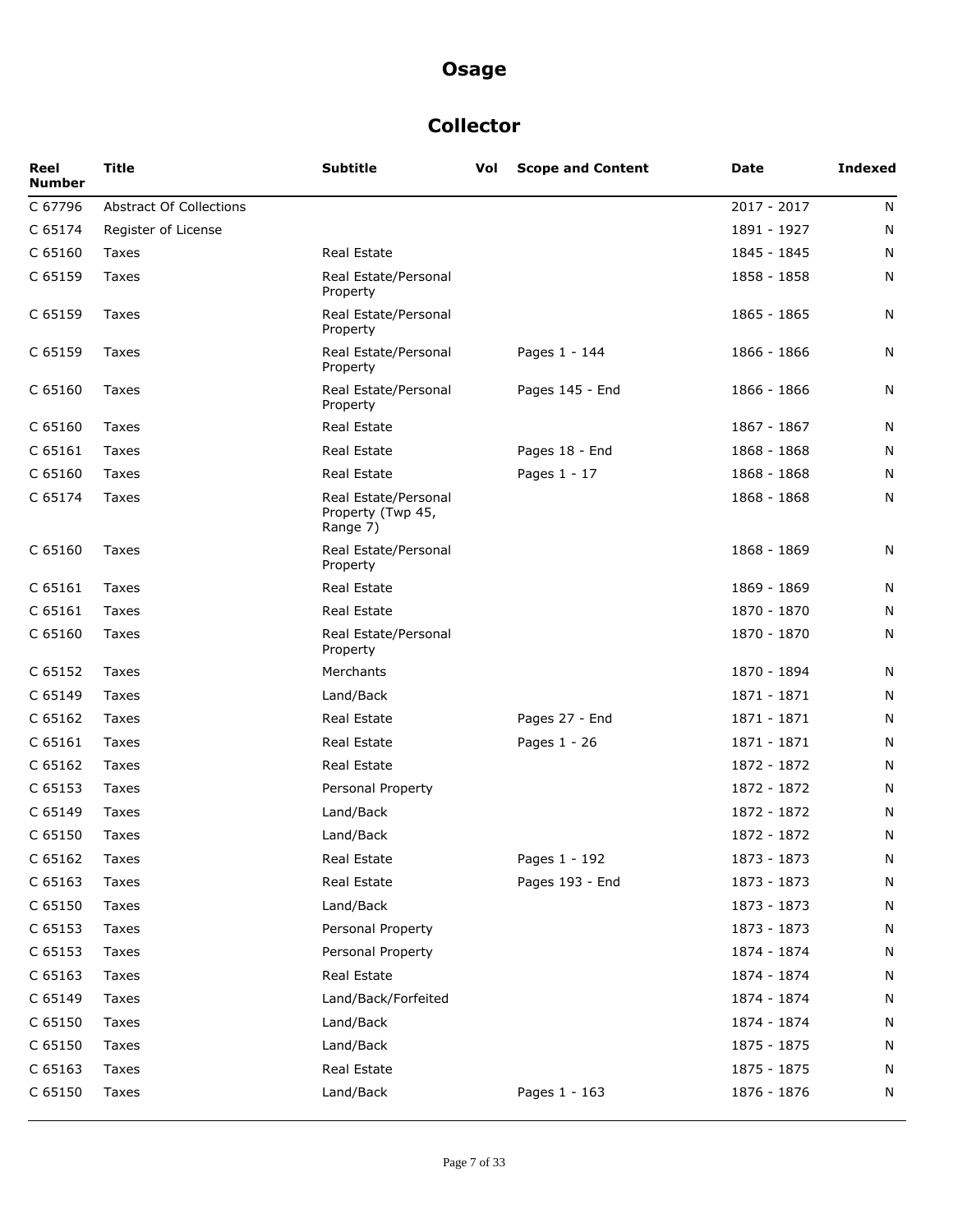| C 65153 | Taxes | Personal Property |                 | 1876 - 1876 | N |
|---------|-------|-------------------|-----------------|-------------|---|
| C 65151 | Taxes | Land/Back         | Pages 164 - End | 1876 - 1876 | N |
| C 65163 | Taxes | Real Estate       | Pages 1 - 13    | 1876 - 1876 | N |
| C 65164 | Taxes | Real Estate       | Pages 14 - End  | 1876 - 1876 | N |
| C 65151 | Taxes | Land/Back         |                 | 1876 - 1876 | N |
| C 65151 | Taxes | Land/Back         |                 | 1877 - 1877 | N |
| C 65154 | Taxes | Personal Property |                 | 1877 - 1877 | N |
| C 65164 | Taxes | Real Estate       |                 | 1877 - 1877 | N |
| C 65151 | Taxes | Land/Back         |                 | 1877 - 1883 | N |
| C 65164 | Taxes | Real Estate       | Pages 1 - 109   | 1878 - 1878 | N |
| C 65165 | Taxes | Real Estate       | Pages 110 - End | 1878 - 1878 | N |
| C 65154 | Taxes | Personal Property |                 | 1878 - 1878 | N |
| C 65165 | Taxes | Real Estate       |                 | 1879 - 1879 | N |
| C 65154 | Taxes | Personal Property |                 | 1879 - 1879 | N |
| C 65159 | Taxes | Railroad          |                 | 1879 - 1903 | N |
| C 65166 | Taxes | Real Estate       | Pages 223 - End | 1880 - 1880 | N |
| C 65165 | Taxes | Real Estate       | Pages 1 - 222   | 1880 - 1880 | N |
| C 65154 | Taxes | Personal Property |                 | 1880 - 1880 | N |
| C 65166 | Taxes | Real Estate       |                 | 1881 - 1881 | N |
| C 65155 | Taxes | Personal Property | Pages 28 - End  | 1881 - 1881 | N |
| C 65154 | Taxes | Personal Property | Pages 1 - 27    | 1881 - 1881 | N |
| C 65174 | Taxes | Road              |                 | 1882 - 1882 | N |
| C 65166 | Taxes | Real Estate       |                 | 1882 - 1882 | N |
| C 65155 | Taxes | Personal Property |                 | 1882 - 1882 | N |
| C 65152 | Taxes | Land/Back         | Pages 15 - End  | 1882 - 1886 | N |
| C 65151 | Taxes | Land/Back         | Pages 1 - 14    | 1882 - 1886 | N |
| C 65166 | Taxes | Real Estate       | Pages 1 - 84    | 1883 - 1883 | N |
| C 65155 | Taxes | Personal Property |                 | 1883 - 1883 | N |
| C 65167 | Taxes | Real Estate       | Pages 85 - End  | 1883 - 1883 | N |
| C 65152 | Taxes | Land/Back         |                 | 1883 - 1907 | N |
| C 65167 | Taxes | Real Estate       |                 | 1884 - 1884 | N |
| C 65155 | Taxes | Personal Property |                 | 1884 - 1884 | N |
| C 65156 | Taxes | Personal Property | Pages 100 - End | 1885 - 1885 | N |
| C 65168 | Taxes | Real Estate       | Pages 164 - End | 1885 - 1885 | N |
| C 65167 | Taxes | Real Estate       | Pages 1 - 163   | 1885 - 1885 | N |
| C 65155 | Taxes | Personal Property | Pages 1 - 99    | 1885 - 1885 | N |
| C 65168 | Taxes | Real Estate       |                 | 1886 - 1886 | N |
| C 65156 | Taxes | Personal Property |                 | 1886 - 1886 | N |
| C 65156 | Taxes | Personal Property |                 | 1887 - 1887 | N |
| C 65169 | Taxes | Real Estate       | Pages 233 - End | 1887 - 1887 | N |
| C 65168 | Taxes | Real Estate       | Pages 1 - 232   | 1887 - 1887 | N |
| C 65152 | Taxes | Land/Back         |                 | 1887 - 1902 | N |
| C 65169 | Taxes | Real Estate       |                 | 1888 - 1888 | N |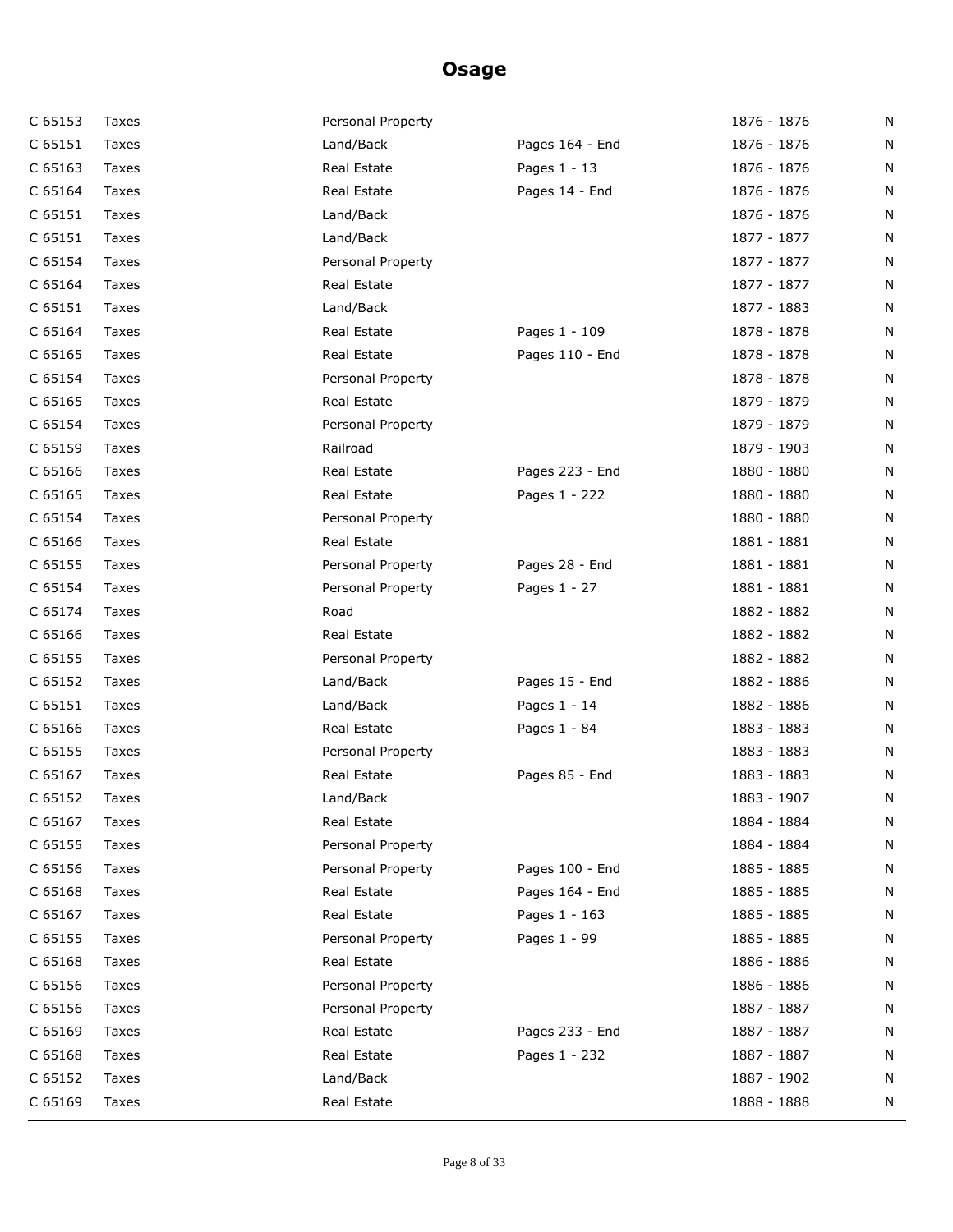| C 65156 | Taxes | Personal Property |                 | 1888 - 1888 | N |
|---------|-------|-------------------|-----------------|-------------|---|
| C 65152 | Taxes | Land/Back         |                 | 1888 - 1892 | N |
| C 65169 | Taxes | Real Estate       |                 | 1889 - 1889 | N |
| C 65156 | Taxes | Personal Property |                 | 1889 - 1889 | N |
| C 65170 | Taxes | Real Estate       | Pages 59 - End  | 1890 - 1890 | N |
| C 65157 | Taxes | Personal Property | Pages 32 - End  | 1890 - 1890 | N |
| C 65156 | Taxes | Personal Property | Pages 1 - 31    | 1890 - 1890 | N |
| C 65169 | Taxes | Real Estate       | Pages 1 - 58    | 1890 - 1890 | N |
| C 65170 | Taxes | Real Estate       |                 | 1891 - 1891 | N |
| C 65157 | Taxes | Personal Property |                 | 1891 - 1891 | N |
| C 65170 | Taxes | Real Estate       | Pages 1 - 168   | 1892 - 1892 | N |
| C 65171 | Taxes | Real Estate       | Pages 169 - End | 1892 - 1892 | N |
| C 65157 | Taxes | Personal Property |                 | 1892 - 1892 | N |
| C 65157 | Taxes | Personal Property |                 | 1893 - 1893 | N |
| C 65171 | Taxes | Real Estate       |                 | 1893 - 1893 | N |
| C 65157 | Taxes | Personal Property | Pages 1 - 91    | 1894 - 1894 | N |
| C 65171 | Taxes | Real Estate       |                 | 1894 - 1894 | N |
| C 65158 | Taxes | Personal Property | Pages 92 - End  | 1894 - 1894 | N |
| C 65152 | Taxes | Land/Back         |                 | 1894 - 1894 | N |
| C 65152 | Taxes | Merchants         |                 | 1894 - 1894 | N |
| C 65171 | Taxes | Real Estate       | Pages 1 - 24    | 1895 - 1895 | N |
| C 65172 | Taxes | Real Estate       | Pages 25 - End  | 1895 - 1895 | N |
| C 65158 | Taxes | Personal Property |                 | 1895 - 1895 | N |
| C 65152 | Taxes | Merchants         | Pages 1 - 17    | 1895 - 1920 | N |
| C 65153 | Taxes | Merchants         | Pages 18 - End  | 1895 - 1920 | N |
| C 65172 | Taxes | Real Estate       |                 | 1896 - 1896 | N |
| C 65158 | Taxes | Personal Property |                 | 1896 - 1896 | N |
| C 65172 | Taxes | Real Estate       | Pages 1 - 120   | 1897 - 1897 | N |
| C 65173 | Taxes | Real Estate       | Pages 121 - End | 1897 - 1897 | N |
| C 65158 | Taxes | Personal Property |                 | 1897 - 1897 | N |
| C 65173 | Taxes | Real Estate       |                 | 1898 - 1898 | N |
| C 65159 | Taxes | Personal Property | Pages 106 - End | 1898 - 1898 | N |
| C 65158 | Taxes | Personal Property | Pages 1 - 105   | 1898 - 1898 | N |
| C 65174 | Taxes | Real Estate       | Pages 209 - End | 1899 - 1899 | N |
| C 65173 | Taxes | Real Estate       | Pages 1 - 208   | 1899 - 1899 | N |
| C 65159 | Taxes | Personal Property |                 | 1899 - 1899 | N |
| C 66036 | Taxes | Personal Property |                 | 1996 - 1996 | N |
| C 66038 | Taxes | Real Estate       |                 | 1996 - 1996 | N |
| C 66038 | Taxes | Real Estate       |                 | 1997 - 1997 | N |
| C 66036 | Taxes | Personal Property |                 | 1997 - 1997 | N |
| C 66039 | Taxes | Real Estate       |                 | 1998 - 1998 | N |
| C 66036 | Taxes | Personal Property |                 | 1998 - 1998 | N |
| C 66039 | Taxes | Real Estate       |                 | 1999 - 1999 | N |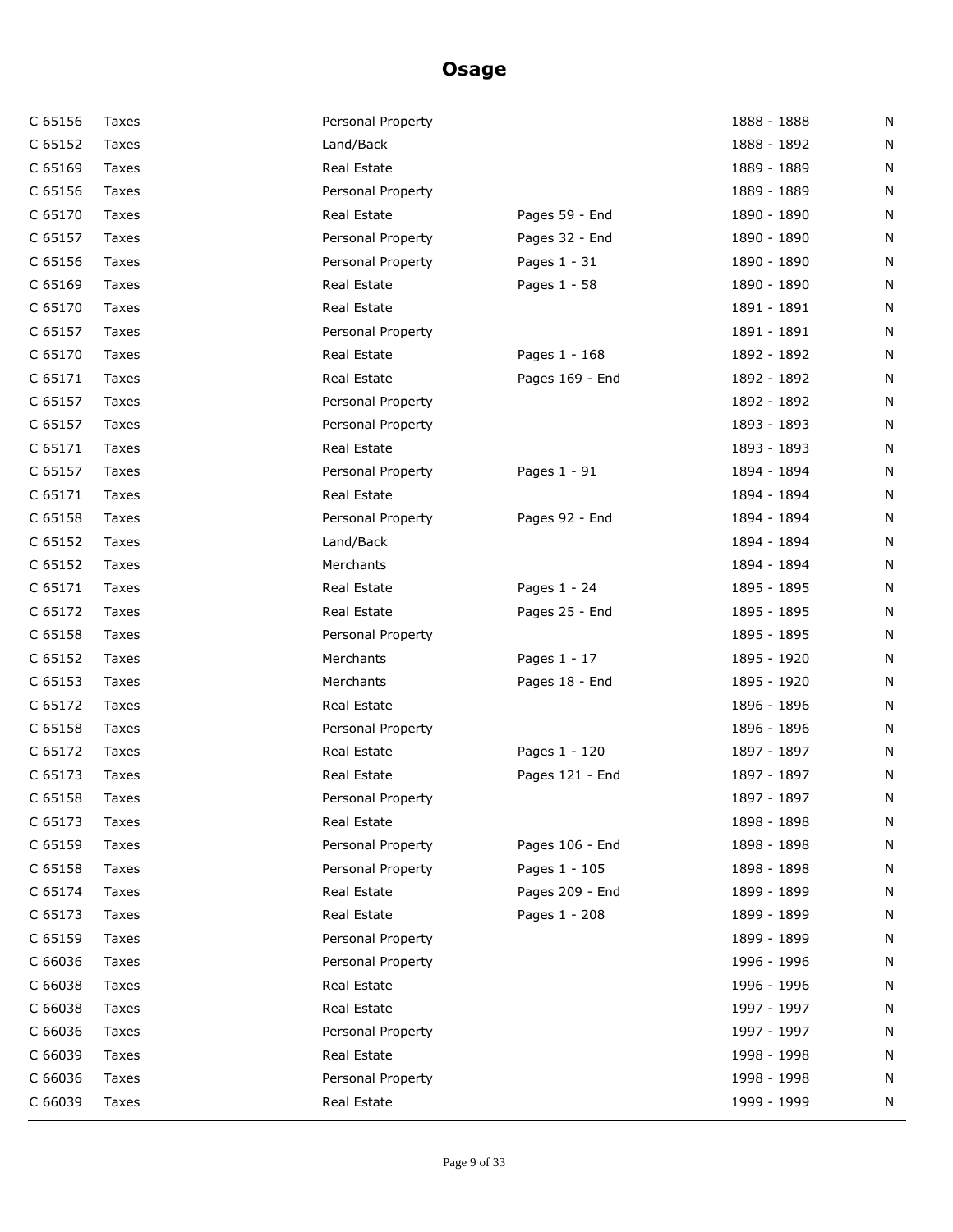| C 66036 | Taxes | Personal Property                                          | 1999 - 1999   | N |
|---------|-------|------------------------------------------------------------|---------------|---|
| C 66040 | Taxes | <b>Real Estate</b>                                         | $2000 - 2000$ | N |
| C 66036 | Taxes | Personal Property                                          | $2000 - 2000$ | N |
| C 66042 | Taxes | Real Estate/Delinquent                                     | 2000 - 2007   | N |
| C 66040 | Taxes | Real Estate                                                | $2001 - 2001$ | N |
| C 66037 | Taxes | Personal Property                                          | $2001 - 2001$ | N |
| C 66041 | Taxes | Real Estate                                                | $2002 - 2002$ | N |
| C 66037 | Taxes | Personal Property<br>2                                     | 2002 - 2002   | N |
| C 66037 | Taxes | Personal Property<br>1                                     | 2002 - 2002   | N |
| C 66037 | Taxes | Personal Property                                          | $2003 - 2003$ | N |
| C 66041 | Taxes | Real Estate                                                | $2003 - 2003$ | N |
| C 66042 | Taxes | Real Estate                                                | 2004 - 2004   | N |
| C 66037 | Taxes | Personal Property                                          | 2004 - 2004   | N |
| C 65418 | Taxes | Real Estate                                                | $2005 - 2005$ | N |
| C 65414 | Taxes | Personal Property                                          | 2005 - 2005   | N |
| C 65414 | Taxes | Personal Property                                          | $2006 - 2006$ | N |
| C 65418 | Taxes | Real Estate                                                | $2006 - 2006$ | N |
| C 65414 | Taxes | Personal Property                                          | 2007 - 2007   | N |
| C 65419 | Taxes | Real Estate                                                | 2007 - 2007   | N |
| C 65425 | Taxes | Real Estate/Delinquent                                     | 2007 - 2012   | N |
| C 65425 | Taxes | Personal<br>Property/Delinquent                            | 2007 - 2012   | N |
| C 65415 | Taxes | Personal Property                                          | 2008 - 2008   | N |
| C 65420 | Taxes | Real Estate                                                | $2008 - 2008$ | N |
| C 65415 | Taxes | Personal Property                                          | 2009 - 2009   | N |
| C 65421 | Taxes | Real Estate                                                | 2009 - 2009   | N |
| C 65422 | Taxes | Real Estate                                                | $2010 - 2010$ | N |
| C 65416 | Taxes | Personal Property                                          | $2010 - 2010$ | N |
| C 65416 | Taxes | Personal Property                                          | $2011 - 2011$ | N |
| C 65423 | Taxes | Real Estate                                                | $2011 - 2011$ | N |
| C 65417 | Taxes | Personal Property                                          | 2012 - 2012   | N |
| C 65424 | Taxes | Real Estate                                                | 2012 - 2012   | N |
| C 64360 | Taxes | Real Estate                                                | $2013 - 2013$ | N |
| C 64358 | Taxes | Personal<br>Property/Deletions/Ad<br>ditions/Supplementals | $2013 - 2013$ | N |
| C 64358 | Taxes | Personal Property                                          | $2013 - 2013$ | N |
| C 64358 | Taxes | Personal<br>Property/Delinquent                            | 2013 - 2013   | N |
| C 64358 | Taxes | Real Estate/Delinquent                                     | $2013 - 2013$ | N |
| C 64359 | Taxes | Personal Property                                          | 2014 - 2014   | N |
| C 64361 | Taxes | Real Estate/Additions                                      | 2014 - 2014   | N |
| C 64361 | Taxes | Real Estate                                                | 2014 - 2014   | N |
|         |       |                                                            |               |   |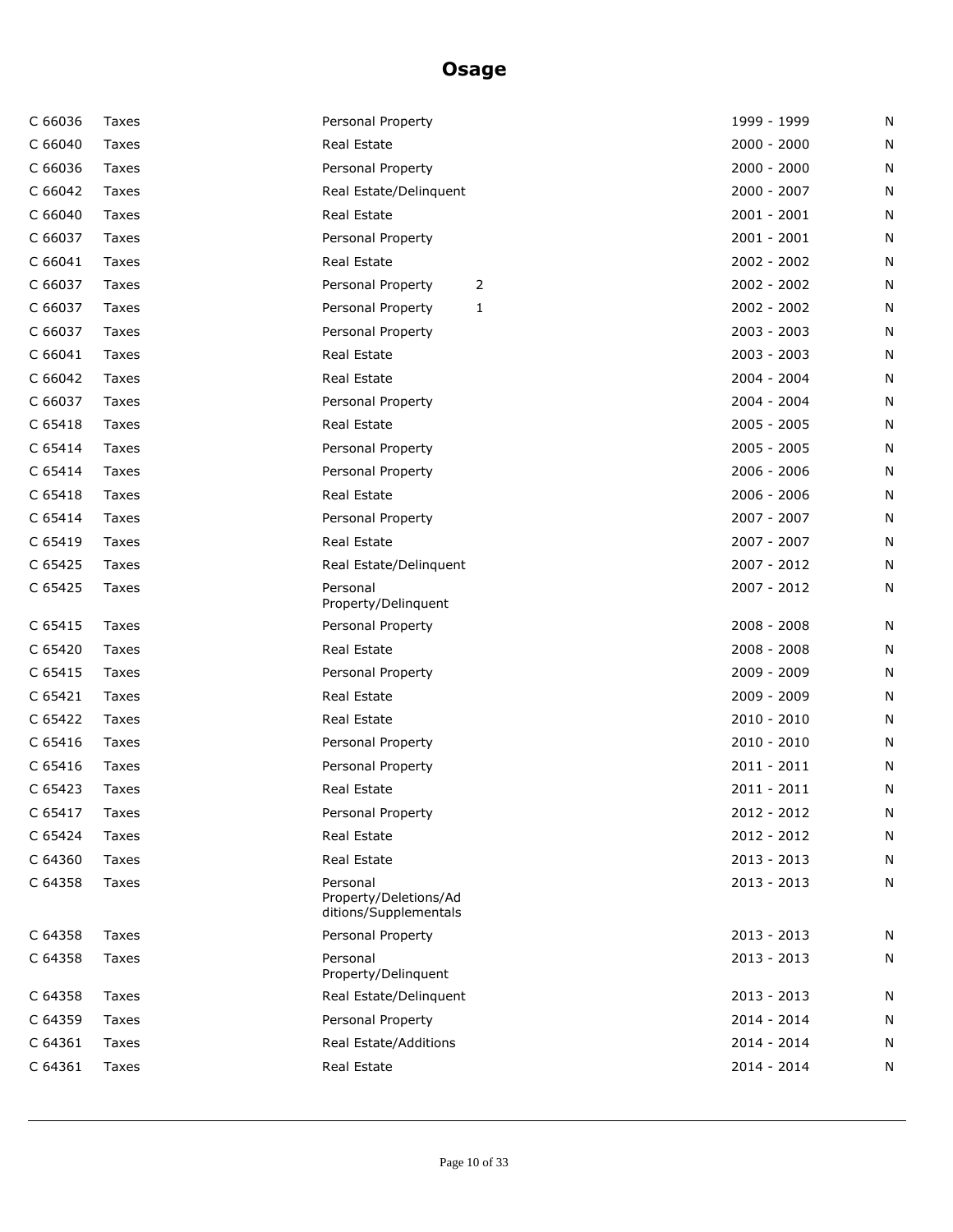| C 64359 | Taxes | Personal<br>Property/Additions/Su<br>pplementals     |                                       | $2014 - 2014$ | N |
|---------|-------|------------------------------------------------------|---------------------------------------|---------------|---|
| C 66085 | Taxes | Personal Property                                    |                                       | $2015 - 2015$ | N |
| C 66086 | Taxes | Real Estate                                          | Beginning - Continued on next<br>reel | $2015 - 2015$ | N |
| C 66087 | Taxes | Real Estate                                          | ContInued from previous reel -<br>End | 2015 - 2015   | N |
| C 66088 | Taxes | Personal Property                                    |                                       | $2016 - 2016$ | N |
| C 66089 | Taxes | Real Estate                                          |                                       | $2016 - 2016$ | N |
| C 67795 | Taxes | Personal<br>Property/Register/Year<br>ly Supplements |                                       | 2017 - 2017   | N |
| C 67795 | Taxes | Personal<br>Property/Additions                       |                                       | 2017 - 2017   | N |
| C 67795 | Taxes | Personal<br>Property/Back                            |                                       | 2017 - 2017   | N |
| C 67795 | Taxes | Personal<br>Property/Deletions                       |                                       | 2017 - 2017   | N |
| C 67795 | Taxes | Personal<br>Property/Abated and<br>Paid              |                                       | 2017 - 2017   | N |
| C 67796 | Taxes | Real Estate Alpha<br>Listing                         |                                       | 2017 - 2017   | N |
| C 67796 | Taxes | Real Estate/Back                                     |                                       | 2017 - 2017   | N |
| C 67796 | Taxes | Real<br>Estate/Protested/Abate<br>d/Paid             |                                       | 2017 - 2017   | N |
| C 67796 | Taxes | Real Estate/Additions                                |                                       | 2017 - 2017   | N |
| C 67797 | Taxes | Real<br>Estate/Supplements                           |                                       | 2017 - 2017   | N |
| C 67797 | Taxes | Real Estate                                          |                                       | 2017 - 2017   | N |
| C 67796 | Taxes | Real Estate/Deletions                                |                                       | 2017 - 2017   | N |
| C 67795 | Taxes | Personal Property                                    |                                       | 2017 - 2017   | N |
| C 67799 | Taxes | Real Estate                                          |                                       | $2018 - 2018$ | N |
| C 67799 | Taxes | Real Estate/Back                                     |                                       | $2018 - 2018$ | N |
| C 67798 | Taxes | Personal<br>Property/Additions                       |                                       | $2018 - 2018$ | N |
| C 67798 | Taxes | Personal<br>Property/Deletions                       |                                       | $2018 - 2018$ | N |
| C 67798 | Taxes | Personal<br>Property/Back                            |                                       | $2018 - 2018$ | N |
| C 67799 | Taxes | Real Estate Alpha<br>Listing                         |                                       | $2018 - 2018$ | N |
| C 67799 | Taxes | Real<br>Estate/Supplements                           |                                       | $2018 - 2018$ | N |
| C 67799 | Taxes | Real Estate/Additions                                |                                       | 2018 - 2018   | N |
| C 67798 | Taxes | Personal Property                                    |                                       | 2018 - 2018   | N |
| C 67799 | Taxes | Real Estate/Deletions                                |                                       | 2018 - 2018   | N |
| C 67798 | Taxes | Personal<br>Property/Supplements                     |                                       | 2018 - 2018   | N |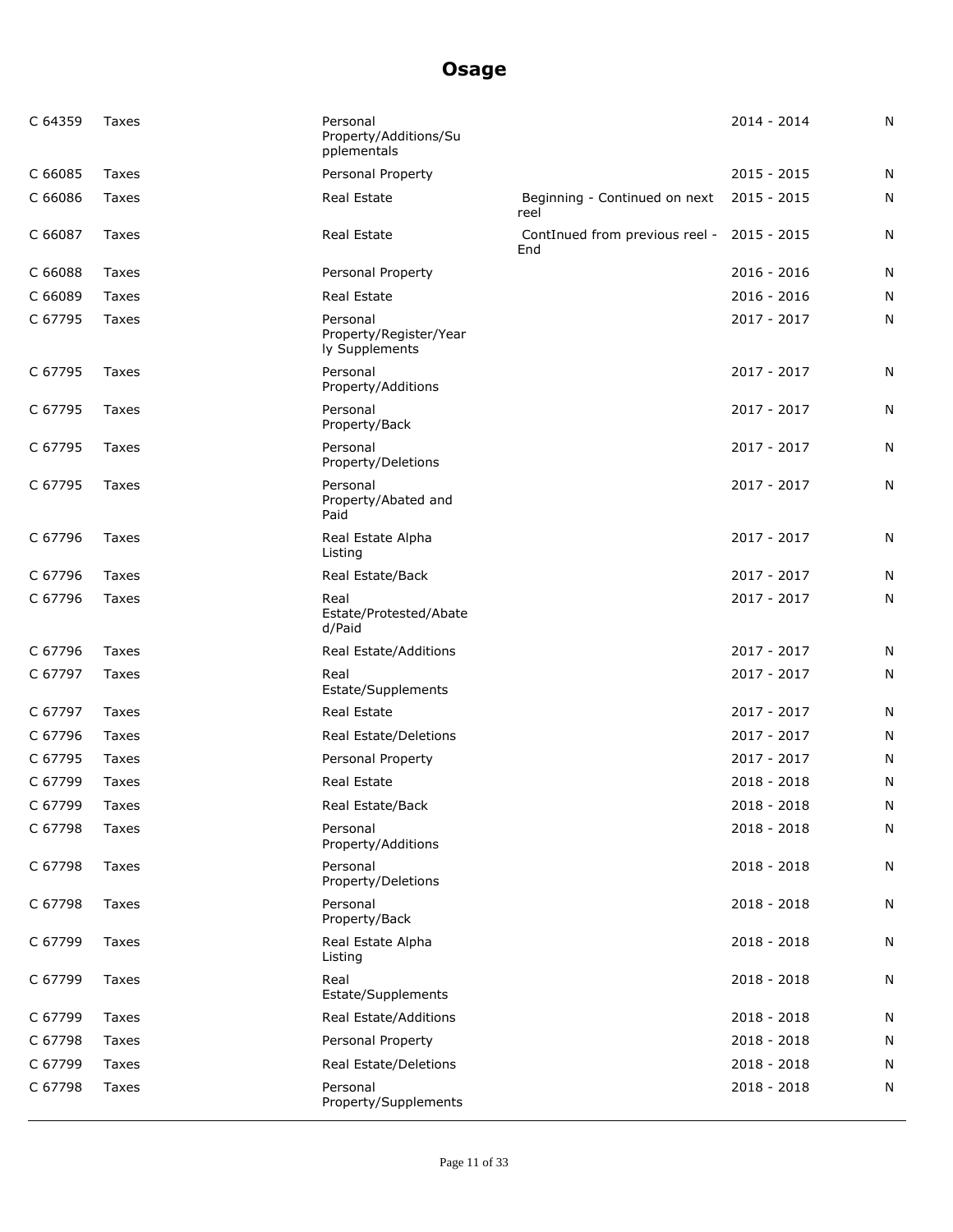| C 70634 | <b>Taxes</b> | Real Estate/Additions                                 | 2019 - 2019   | N |
|---------|--------------|-------------------------------------------------------|---------------|---|
| C 70635 | Taxes        | Personal<br>Property/Deletions<br>and Totals          | 2019 - 2019   | N |
| C 70635 | Taxes        | Misc. Tax Records --<br><b>Aggregated Totals</b>      | 2019 - 2019   | N |
| C 70635 | Taxes        | Misc. Tax Records --<br>Form 11                       | 2019 - 2019   | N |
| C 70635 | Taxes        | Personal<br>Property/Supplements<br>and Totals        | 2019 - 2019   | N |
| C 70634 | Taxes        | Real Estate/Deletions                                 | $2019 - 2019$ | N |
| C 70635 | Taxes        | Personal<br>Property/Additions<br>and Totals          | 2019 - 2019   | N |
| C 70635 | Taxes        | Personal<br>Property/Back and<br>Totals               | 2019 - 2019   | N |
| C 70635 | Taxes        | Personal Property                                     | 2019 - 2019   | N |
| C 70634 | Taxes        | Real Estate/Back                                      | 2019 - 2019   | N |
| C 70635 | Taxes        | Personal<br>Property/Assessment<br><b>Totals Only</b> | 2019 - 2019   | N |
| C 70634 | Taxes        | Real Estate                                           | 2019 - 2020   | N |
| C 70636 | Taxes        | <b>Real Estate</b>                                    | 2020 - 2020   | N |
| C 70636 | Taxes        | Real<br>Estate/Supplements                            | 2020 - 2020   | N |
| C 70636 | Taxes        | Real<br>Estate/Assessment<br><b>Totals Only</b>       | $2020 - 2020$ | N |
| C 70636 | Taxes        | Real Estate Back                                      | 2020 - 2020   | N |
| C 70636 | Taxes        | Real Estate/Month<br><b>End Deletions</b>             | $2020 - 2020$ | N |
| C 70636 | Taxes        | Real Estate/Protests                                  | 2020 - 2020   | N |
| C 70637 | <b>Taxes</b> | Personal Property                                     | 2020 - 2020   | N |
| C 70637 | Taxes        | Personal<br>Property/Back                             | $2020 - 2020$ | N |
| C 70637 | Taxes        | Personal<br>Property/Deletions                        | 2020 - 2020   | N |
| C 70637 | Taxes        | Personal<br>Property/Protested/Ab<br>ated/Paid        | 2020 - 2020   | Ν |
| C 70637 | Taxes        | Personal<br>Property/Protests                         | $2020 - 2020$ | N |
| C 70637 | Taxes        | Personal<br>Property/Supplements                      | 2020 - 2020   | N |
| C 70636 | Taxes        | Real<br>Estate/Protested/Abate<br>d/Paid              | 2020 - 2020   | N |
| C 70636 | Taxes        | Real Estate/Additions                                 | 2020 - 2020   | N |
| C 70637 | Taxes        | Misc. Tax Records                                     | 2020 - 2020   | N |
| C 70636 | Taxes        | Real Estate/Deletions                                 | 2020 - 2020   | N |
|         |              |                                                       |               |   |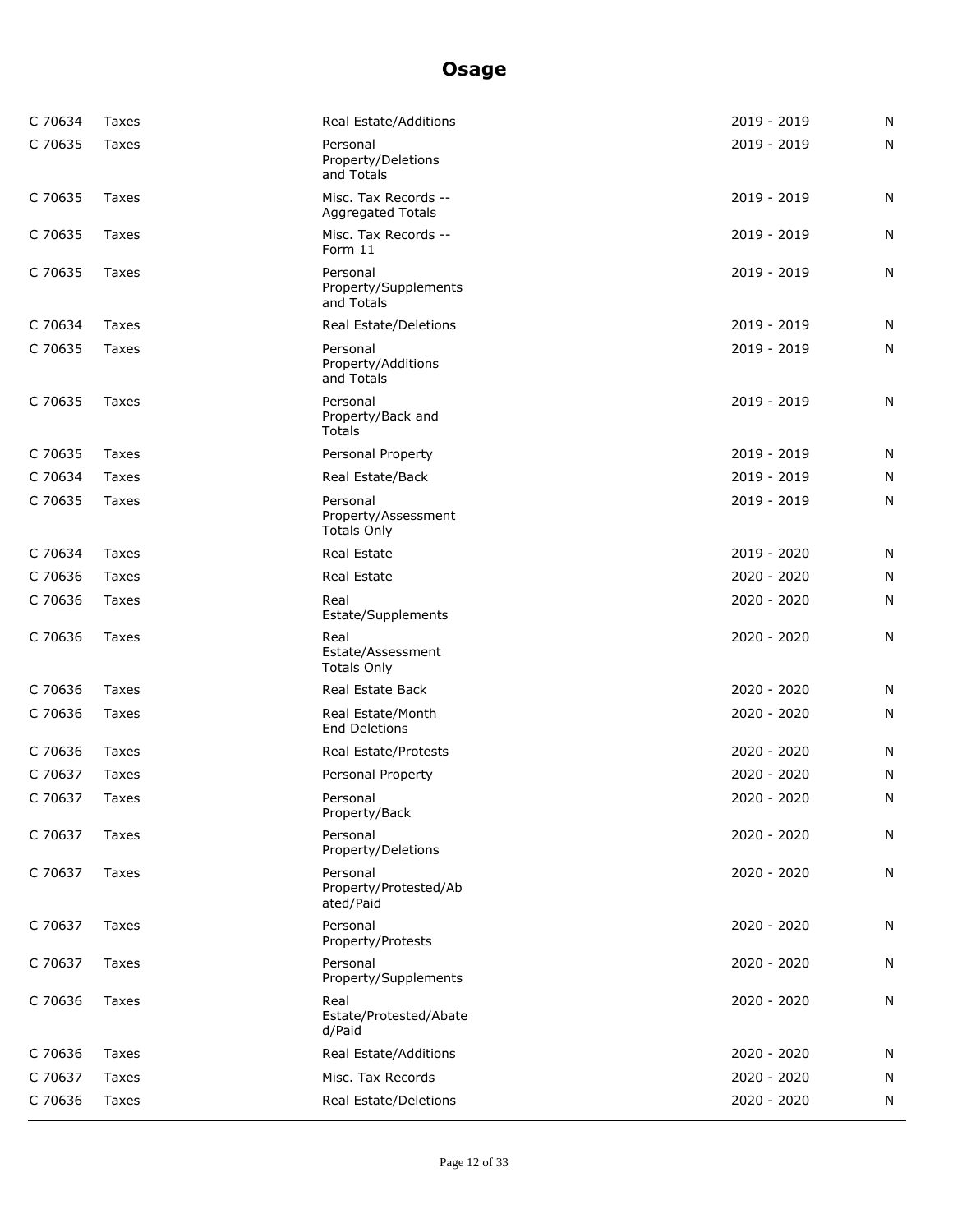### **County Assessor**

| Reel<br><b>Number</b> | Title       | <b>Subtitle</b>             | Vol | <b>Scope and Content</b> | Date        | Indexed |
|-----------------------|-------------|-----------------------------|-----|--------------------------|-------------|---------|
| C 8447                | Assessments |                             |     |                          | 1845 - 1845 | N       |
| C 7599                | Assessments |                             |     |                          | 1854 - 1854 | N       |
| C 7599                | Assessments | Crawford Twp                |     |                          | 1858 - 1858 | N.      |
| C 8786                | Assessments | Real & Personal/linn<br>Twp |     |                          | 1858 - 1858 | N.      |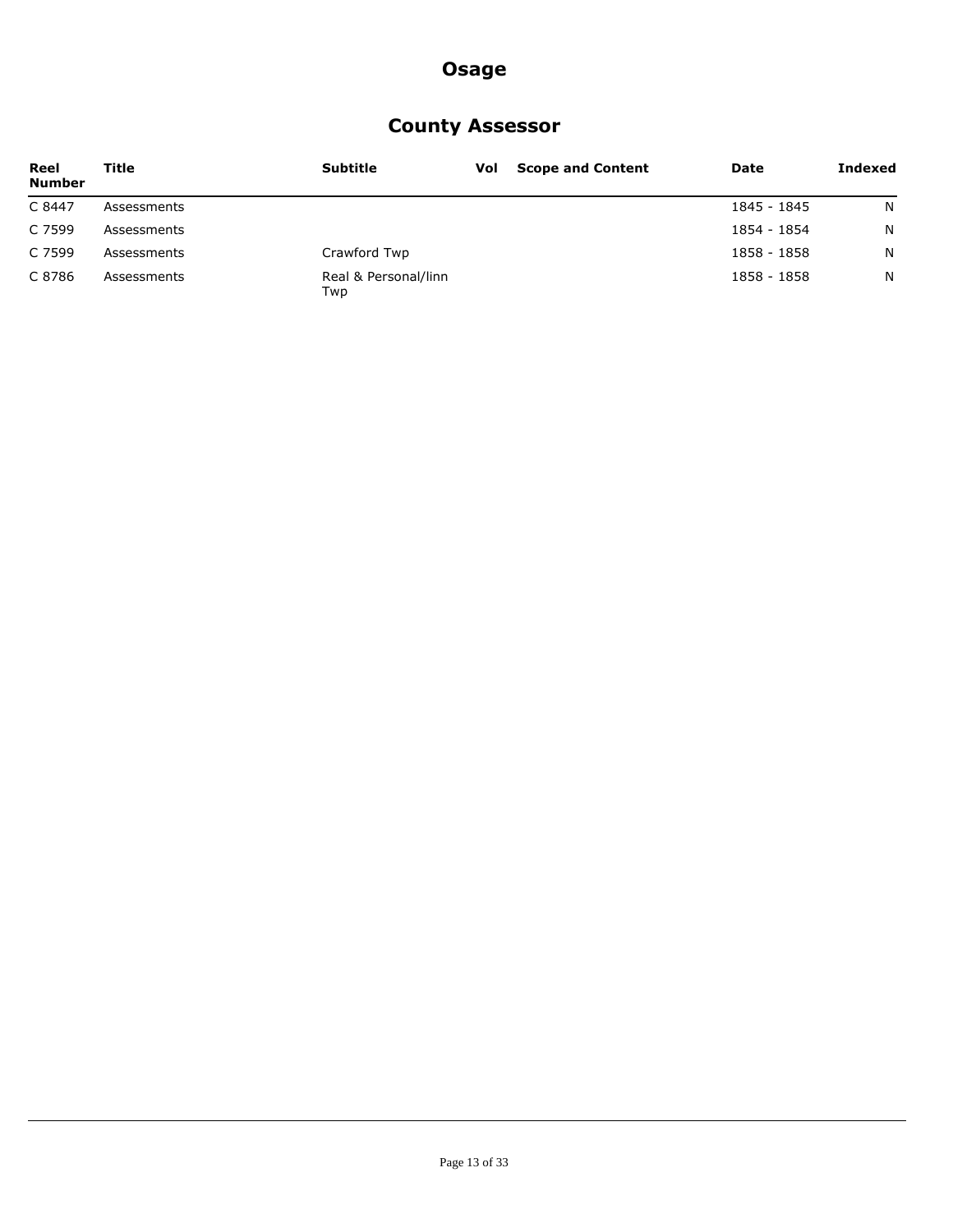# **County Clerk**

| Reel<br><b>Number</b> | Title                       | <b>Subtitle</b>      | Vol            | <b>Scope and Content</b> | Date        | <b>Indexed</b> |
|-----------------------|-----------------------------|----------------------|----------------|--------------------------|-------------|----------------|
| C 8511                | Atlas                       |                      |                |                          | 1913 - 1913 | N              |
| C 9044                | <b>Bonds</b>                |                      | Α              |                          | 1841 - 1867 | N              |
| C 9040                | Commissions                 |                      |                |                          | $0 - 0$     | N              |
| C 5058                | County Court Records        | Some Naturalizations | A              |                          | 1841 - 1856 | N              |
| C 68145               | County Court Records        |                      | A              |                          | 1841 - 1856 | C              |
| C 68145               | County Court Records        |                      | В              |                          | 1856 - 1858 | C              |
| C 68146               | County Court Records        |                      | C              | Pages 157 - End          | 1858 - 1859 | C              |
| C 68145               | County Court Records        |                      | C              | Pages 1 - 156            | 1858 - 1859 | C              |
| C 68146               | County Court Records        |                      | Е              |                          | 1860 - 1862 | C              |
| C 68146               | County Court Records        |                      | F              |                          | 1862 - 1864 | C              |
| C 68147               | County Court Records        |                      | G              |                          | 1864 - 1865 | C              |
| C 68147               | County Court Records        |                      | Ι              |                          | 1866 - 1867 | C              |
| C 68148               | County Court Records        |                      | J              | Pages 487 - End          | 1867 - 1869 | C              |
| C 68147               | County Court Records        |                      | J              | Pages 1 - 486            | 1867 - 1869 | C              |
| C 68148               | County Court Records        |                      | K              |                          | 1869 - 1871 | C              |
| C 68149               | County Court Records        |                      | L              | Pages 609 - End          | 1871 - 1872 | C              |
| C 68148               | County Court Records        |                      | L              | Pages 1 - 608            | 1871 - 1872 | C              |
| C 68139               | <b>County Court Records</b> |                      | 1              |                          | 1872 - 1873 | C              |
| C 68140               | County Court Records        |                      | 2              | Pages 464 - End          | 1873 - 1875 | C              |
| C 68139               | County Court Records        |                      | $\overline{2}$ | Pages 1 - 463            | 1873 - 1875 | C              |
| C 68140               | County Court Records        |                      | 3              |                          | 1875 - 1877 | C              |
| C 68140               | County Court Records        |                      | 4              | Pages 1 - 299            | 1877 - 1880 | C              |
| C 68141               | County Court Records        |                      | 4              | Pages 300 - End          | 1877 - 1880 | C              |
| C 68141               | County Court Records        |                      | 5              |                          | 1880 - 1883 | C              |
| C 68142               | County Court Records        |                      | 6              | Pages 137 - End          | 1883 - 1886 | C              |
| C 68141               | County Court Records        |                      | 6              | Pages 1 - 136            | 1883 - 1886 | C              |
| C 68142               | County Court Records        |                      | 7              | Pages 1 - 610            | 1886 - 1890 | C              |
| C 68143               | County Court Records        |                      | 7              | Pages 611 - End          | 1886 - 1890 | C              |
| C 68143               | County Court Records        |                      | 8              |                          | 1890 - 1893 | C              |
| C 68144               | County Court Records        |                      | 9              | Pages 449 - End          | 1893 - 1896 | C              |
| C 68143               | County Court Records        |                      | 9              | Pages 1 - 448            | 1893 - 1896 | C              |
| C 68144               | County Court Records        |                      | 10             |                          | 1896 - 1899 | C              |
| C 68144               | County Court Records        |                      | 11             | Pages 1 - 285            | 1899 - 1902 | C              |
| C 68145               | County Court Records        |                      | 11             | Pages 286 - End          | 1899 - 1902 | C              |
| C 7599                | County Poor Farm Records    |                      |                |                          | 1883 - 1909 | N              |
| C 7598                | County Poor Farm Records    |                      |                |                          | 1906 - 1951 | N              |
| C 6163                | County Poor Farm Records    | Expense Ledger       |                |                          | 1925 - 1940 | N              |
| C 9040                | County Ward Book            |                      |                |                          | $0 - 0$     | N              |
| C 9040                | <b>Estray Records</b>       |                      | Α              |                          | $0 - 0$     | N              |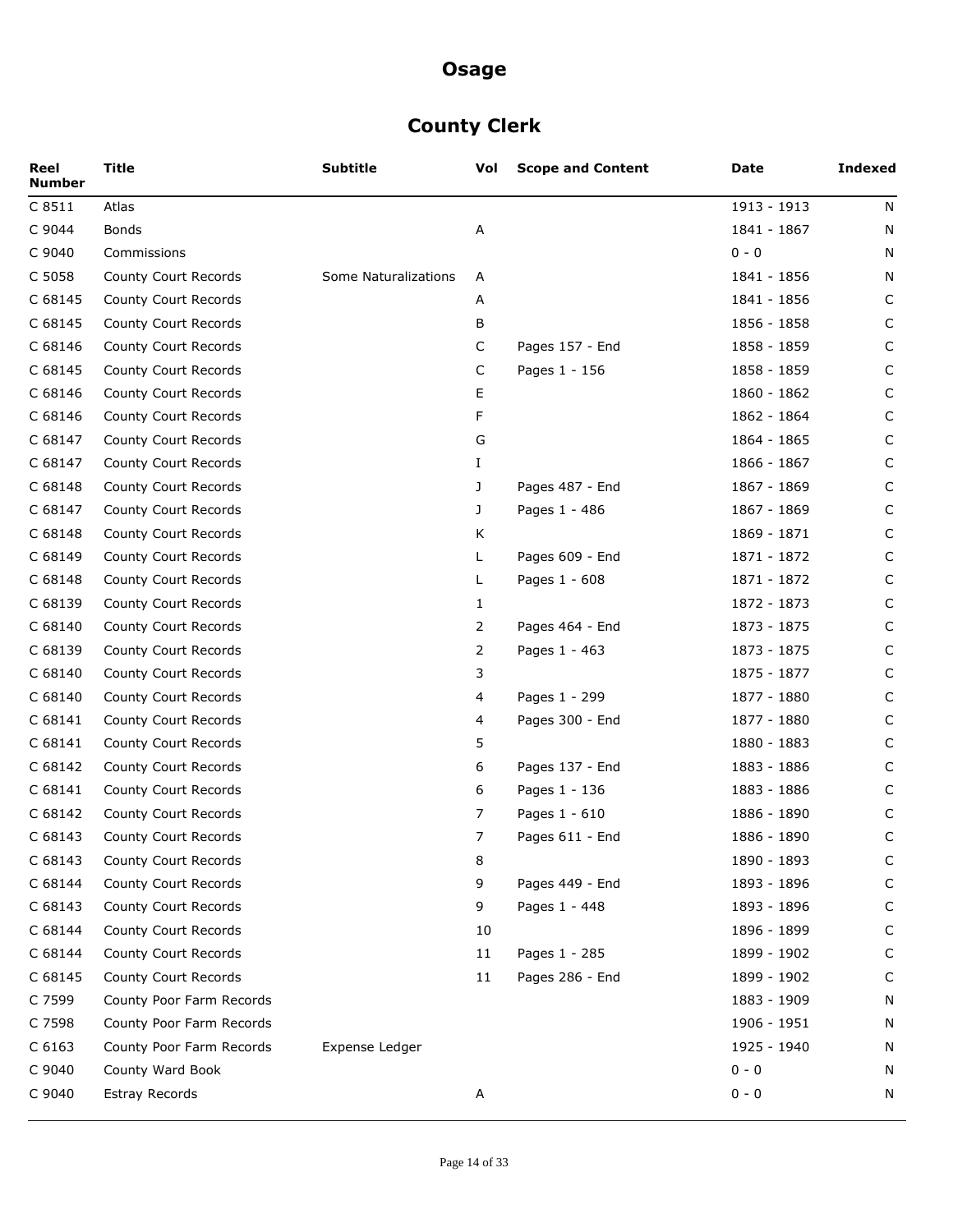| C 68151 | Index to County Court Records      |                 | C            |                 | 1877 - NA   |   |
|---------|------------------------------------|-----------------|--------------|-----------------|-------------|---|
| C 68150 | Index to County Court Records      |                 | Е            |                 | 1909 - 1919 |   |
| C 68150 | Index to County Court Records      |                 | F            |                 | 1920 - 1927 |   |
| C 68149 | Index to Proceedings               |                 | Α            |                 | 1841 - 1905 |   |
| C 68149 | Index to Proceedings               |                 | В            |                 | 1870 - 1879 |   |
| C 68150 | Index to Proceedings               |                 | C            |                 | 1879 - 1906 |   |
| C 68149 | Index to Proceedings               |                 | C            |                 | 1879 - 1906 |   |
| C 68150 | Index to Proceedings               |                 | D            |                 | 1906 - 1907 |   |
| C 68151 | Index to Proceedings               |                 | G            | Pages 253 - End | 1927 - 1949 |   |
| C 68150 | Index to Proceedings               |                 | G            | Pages 1 - 252   | 1927 - 1949 |   |
| C 68151 | Minute Book                        |                 | В            |                 | 1843 - 1857 | N |
| C 68151 | Minute Book                        |                 | C            |                 | 1851 - 1854 | N |
| C 68152 | Minute Book                        |                 | D            |                 | 1853 - 1853 | N |
| C 68151 | Miscellaneous Index                |                 |              |                 | 1843 - 1857 |   |
| C 7598  | Notary Public Book                 |                 |              |                 | 1901 - 1901 | N |
| C 5059  | Permanent Record of Births         |                 | 1            |                 | 1883 - 1895 | N |
| C 5059  | Permanent Record of Deaths         |                 | 1            |                 | 1883 - 1893 | N |
| C 25633 | Plat Book                          |                 |              |                 | 1885 - 1885 | N |
| C 5059  | Register of Births And Stillbirths |                 | $\mathbf{1}$ |                 | 1883 - 1898 | N |
| C 5059  | Register of Deaths                 |                 | 1            |                 | 1883 - 1894 | N |
| C 8828  | Special Road District              | Wittenbach      |              |                 | 1931 - 1952 | N |
| C 5060  | <b>State Census</b>                |                 |              |                 | 1876 - 1876 | N |
| C 8828  | <b>Strays</b>                      |                 | Α            |                 | 1841 - 1858 | N |
| C 8828  | <b>Strays</b>                      |                 | В            |                 | 1858 - 1877 | N |
| C 5059  | Tax List                           |                 |              |                 | 1844 - 1844 | N |
| C 5057  | Tax List                           |                 |              |                 | 1856 - 1859 | N |
| C 5057  | <b>Tax List</b>                    |                 |              |                 | 1859 - 1862 | N |
| C 5059  | Tax List                           |                 |              |                 | 1865 - 1865 | N |
| C 8828  | <b>Water Supply</b>                | Districts 3 & 4 |              |                 | 1972 - 1972 | N |
| C 8755  | Wpa Road Works                     |                 |              |                 | 1929 - 1943 | N |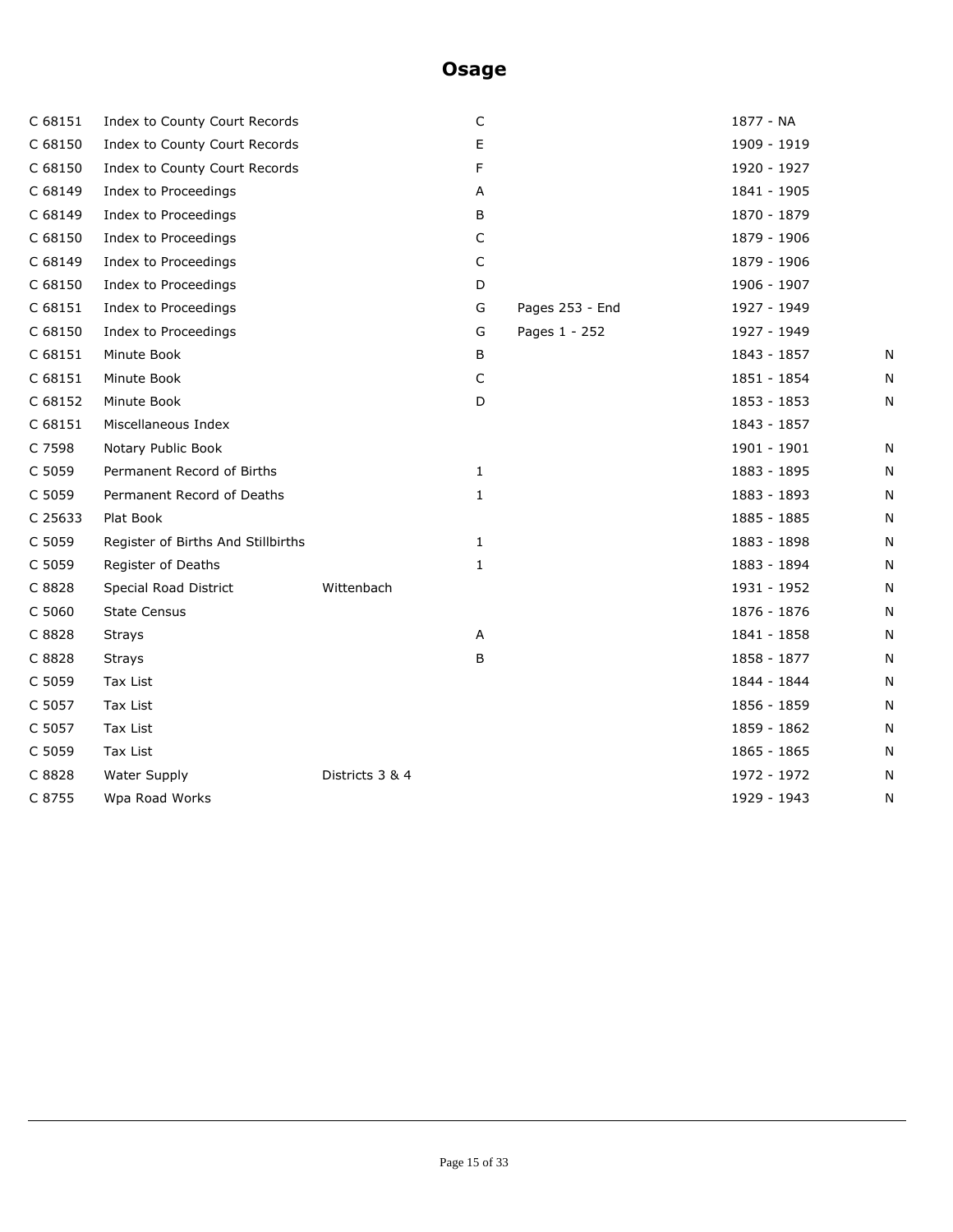## **Justice of the Peace**

| Reel<br><b>Number</b> | Title  | Subtitle       | Vol | <b>Scope and Content</b> | Date        | Indexed |
|-----------------------|--------|----------------|-----|--------------------------|-------------|---------|
| C 8856                | Docket | Civil/criminal |     |                          | 1891 - 1930 | N       |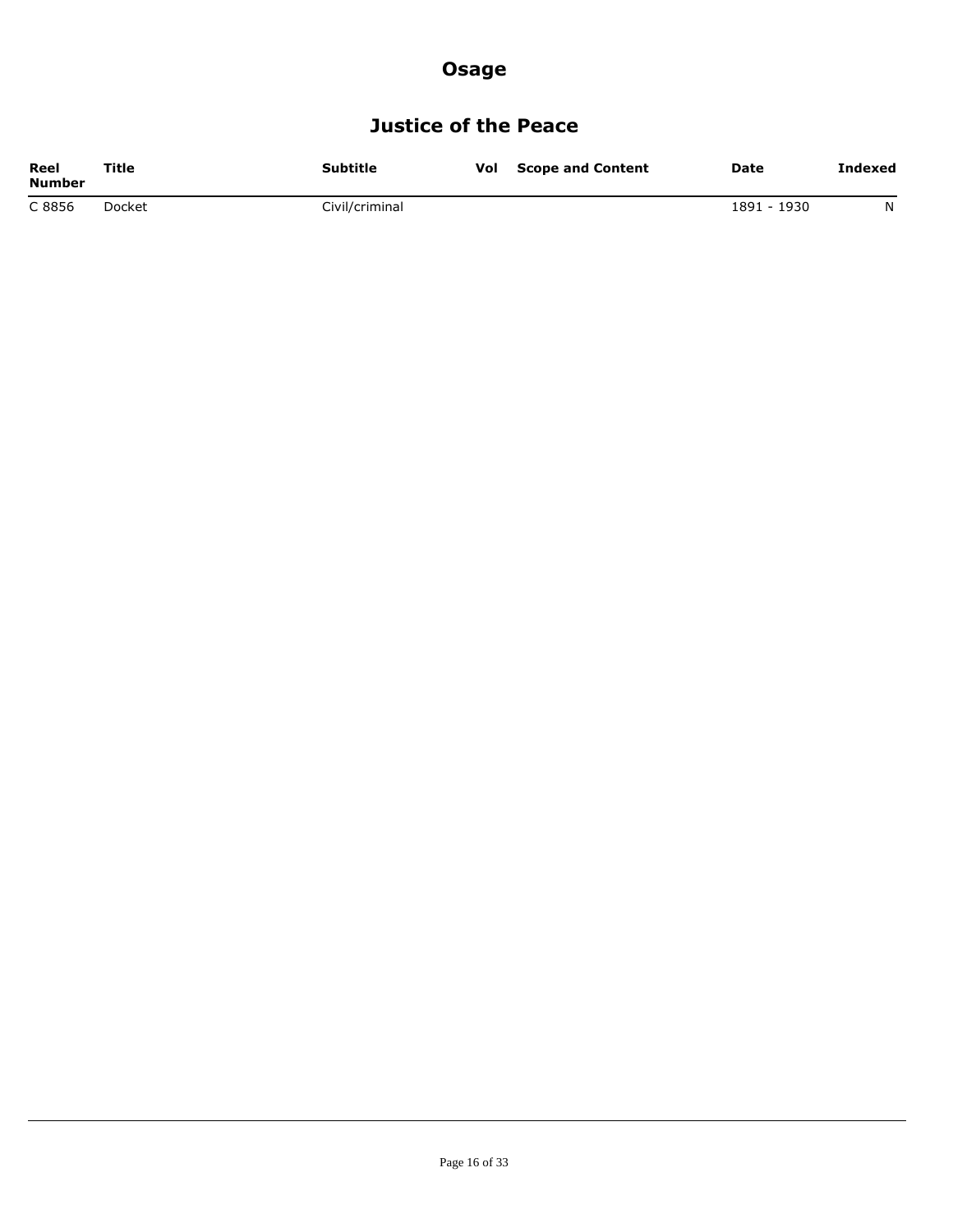### **Probate Court**

| Reel<br><b>Number</b> | <b>Title</b>                               | <b>Subtitle</b>    | Vol          | <b>Scope and Content</b> | Date        | <b>Indexed</b> |
|-----------------------|--------------------------------------------|--------------------|--------------|--------------------------|-------------|----------------|
| C 23163               | Application For Appointments               | Minor              | $\mathbf{1}$ |                          | 1891 - 1927 | Y              |
| C 5076                | Appraisements                              |                    | 5            |                          | 1885 - 1898 | Υ              |
| C 23163               | <b>Bond Applications</b>                   | Guardian & Curator | 1            |                          | 1928 - 1949 | Υ              |
| C 23163               | <b>Bond Applications</b>                   | Guardian & Curator | 2            |                          | 1951 - 1954 | Y              |
| C 23161               | Bonds                                      |                    |              |                          | 1864 - 1879 | Y              |
| C 23162               | <b>Bonds</b>                               | Guardian & Curator | 1            |                          | 1889 - 1914 | Y              |
| C 23163               | Heir Record                                | Verified List      |              |                          | 1923 - 1928 | Y              |
| C 23159               | Index to Instruments                       |                    | 2            |                          | $0 - 0$     |                |
| C 23159               | Index to Instruments                       |                    | 1            |                          | 1898 - 1898 |                |
| C 23160               | Index to Instruments                       |                    | 3            |                          | 1958 - 1958 |                |
| C 23161               | Index to Instruments                       |                    | 4            |                          | 1958 - 1967 |                |
| C 23161               | Index to Instruments                       |                    | 5            |                          | 1978 - 1978 |                |
| C 5067                | Index to Instruments Filed                 |                    | 1            |                          | $0 - 0$     |                |
| C 5075                | Inventories                                |                    | 5            |                          | 1889 - 1898 | N              |
| C 5067                | Inventories, Appraisements &<br>Sale Bills |                    | 2            |                          | 1870 - 1878 | Y              |
| C 5074                | Inventories, Appraisements &<br>Sale Bills |                    | 3            |                          | 1878 - 1879 | Y              |
| C 5074                | Inventories, Appraisements &<br>Sale Bills |                    | 4            |                          | 1879 - 1891 | Y              |
| C 5071                | Letters & Bonds                            |                    | F            |                          | 1891 - 1903 | Υ              |
| C 5071                | Letters & Bonds                            |                    | G            |                          | 1903 - 1923 | Y              |
| C 5072                | Letters of Administration                  |                    | A            |                          | 1841 - 1857 | N              |
| C 5073                | Letters of Administration                  |                    | C            |                          | 1877 - 1885 | N              |
| C 12507               | Probate Case Files                         | Miscellaneous      |              |                          | $0 - 0$     | P              |
| C 9263                | Probate Case Files                         |                    |              | Cooper - Dowler          | $0 - 0$     | N              |
| C 9633                | Probate Case Files                         |                    |              | Pack - Pinet             | $0 - 0$     | N              |
| C 9418                | Probate Case Files                         |                    |              | Moad - Nilges            | $0 - 0$     | N              |
| C 9634                | Probate Case Files                         |                    |              | Pinet - Radmacher        | $0 - 0$     | N              |
| C 9017                | Probate Case Files                         |                    |              | Abel - Balkenbusch       | $0 - 0$     | N              |
| C 9637                | Probate Case Files                         |                    |              | Reankl - Ridenhour       | 0 - 0       | N              |
| C 9023                | Probate Case Files                         |                    |              | Ball - Bax               | $0 - 0$     | N              |
| C 9251                | Probate Case Files                         |                    |              | Bechelborg - Boehm       | $0 - 0$     | N              |
| C 9656                | Probate Case Files                         |                    |              | Ridenhour - Rudroff      | $0 - 0$     | N              |
| C 9713                | Probate Case Files                         |                    |              | Vahrenhorst - Ware       | $0 - 0$     | N              |
| C 9714                | Probate Case Files                         |                    |              | Willerbrand - Wulff      | $0 - 0$     | N              |
| C 9255                | Probate Case Files                         |                    |              | Branson - Busch          | $0 - 0$     | N              |
| C 9657                | Probate Case Files                         |                    |              | Rudroff - Scheppers      | $0 - 0$     | N              |
| C 9658                | Probate Case Files                         |                    |              | Scheppers - Schulte      | $0 - 0$     | N              |
| C 9262                | Probate Case Files                         |                    |              | Busch - Cooper           | $0 - 0$     | N              |
|                       |                                            |                    |              |                          |             |                |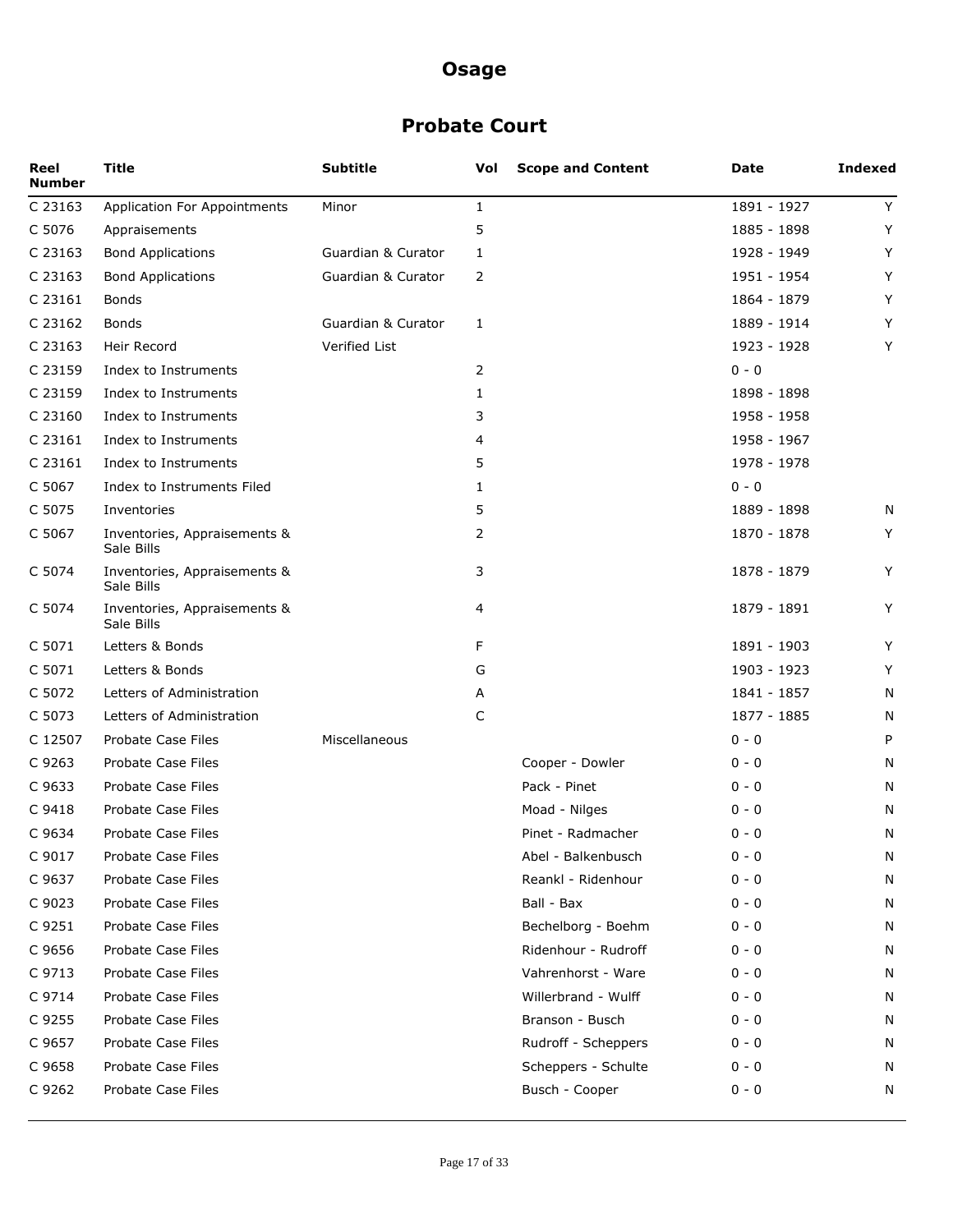| C 9659  | Probate Case Files        |                                 |   | Schulte - Sparks         | $0 - 0$     | N |
|---------|---------------------------|---------------------------------|---|--------------------------|-------------|---|
| C 9832  | Probate Case Files        |                                 |   | Hilkemeyer - Schmitz     | $0 - 0$     | N |
| C 9660  | <b>Probate Case Files</b> |                                 |   | Speed - Sundermeyer      | $0 - 0$     | N |
| C 9712  | Probate Case Files        |                                 |   | Tabatau - Vache          | $0 - 0$     | N |
| C 9252  | <b>Probate Case Files</b> |                                 |   | Boehm - Branson          | $0 - 0$     | N |
| C 9296  | Probate Case Files        |                                 |   | Kempel - Koetting        | $0 - 0$     | N |
| C 9270  | <b>Probate Case Files</b> |                                 |   | Downing - Fechtel        | $0 - 0$     | N |
| C 9271  | Probate Case Files        |                                 |   | Fechtel - Gawer          | $0 - 0$     | N |
| C 9273  | Probate Case Files        |                                 |   | Gawer - Haas             | $0 - 0$     | N |
| C 9274  | <b>Probate Case Files</b> |                                 |   | Hackman - Heitkemper     | $0 - 0$     | N |
| C 9277  | Probate Case Files        |                                 |   | Heitkemper - Hoer        | $0 - 0$     | N |
| C 9278  | Probate Case Files        |                                 |   | Hoer - Hunter            | $0 - 0$     | N |
| C 9833  | Probate Case Files        |                                 |   | Schmitz - Wenger         | $0 - 0$     | N |
| C 9838  | Probate Case Files        |                                 |   | Sundermeyer - Sutton     | $0 - 0$     | N |
| C 9839  | Probate Case Files        |                                 |   | Werdehausen - Zeilman    | $0 - 0$     | N |
| C 9300  | Probate Case Files        |                                 |   | Lytton - Lytton          | $0 - 0$     | N |
| C 9283  | Probate Case Files        |                                 |   | Huof - Kempel            | $0 - 0$     | N |
| C 9308  | Probate Case Files        |                                 |   | Mengers - Mittelhauser   | $0 - 0$     | N |
| C 9297  | Probate Case Files        |                                 |   | Koetting - Langenburg    | $0 - 0$     | N |
| C 9298  | Probate Case Files        |                                 |   | Langendoerfer - Linneman | $0 - 0$     | N |
| C 9299  | Probate Case Files        |                                 |   | Linnen - Lynott          | $0 - 0$     | N |
| C 9831  | Probate Case Files        |                                 |   | A - Herzob               | $0 - 0$     | N |
| C 9419  | Probate Case Files        |                                 |   | Nilges - Owens           | $0 - 0$     | N |
| C 9307  | Probate Case Files        |                                 |   | Mccallister - Mellies    | $0 - 0$     | N |
| C 9831  | Probate Case Files        |                                 |   | Yates - Z                | $0 - 0$     | N |
| C 10013 | Probate Case Files        |                                 |   | Waters - Willer          | $0 - 0$     | N |
| C 23162 | Probate Court Records     |                                 | Α |                          | 1841 - 1857 | N |
| C 5066  | Probate Record Index      |                                 | А |                          | 1841 - 1866 |   |
| C 5066  | Probate Record Index      |                                 | В |                          | 1894 - 1918 |   |
| C 5068  | Probate Records           |                                 | A |                          | 1841 - 1857 | C |
| C 5068  | Probate Records           |                                 | В |                          | 1857 - 1866 | C |
| C 5068  | Probate Records           |                                 | C |                          | 1866 - 1866 | C |
| C 5069  | Probate Records           |                                 | D |                          | 1866 - 1868 | C |
| C 5069  | Probate Records           |                                 | Е |                          | 1868 - 1871 | C |
| C 5069  | Probate Records           |                                 | F |                          | 1871 - 1872 | C |
| C 5070  | Probate Records           |                                 | G |                          | 1872 - 1892 | C |
| C 5077  | Settlement Index          |                                 | А |                          | $0 - 0$     |   |
| C 23162 | Settlement Index          |                                 | А |                          | $0 - 0$     |   |
| C 5077  | Settlements               | Administrators &<br>Executors   | А |                          | 1854 - 1868 | C |
| C 5077  | Settlements               | Administrators &<br>Executors   | В |                          | 1872 - 1885 | C |
| C 5078  | Settlements               | <b>Guardian &amp; Executors</b> | C |                          | 1887 - 1894 | C |
|         |                           |                                 |   |                          |             |   |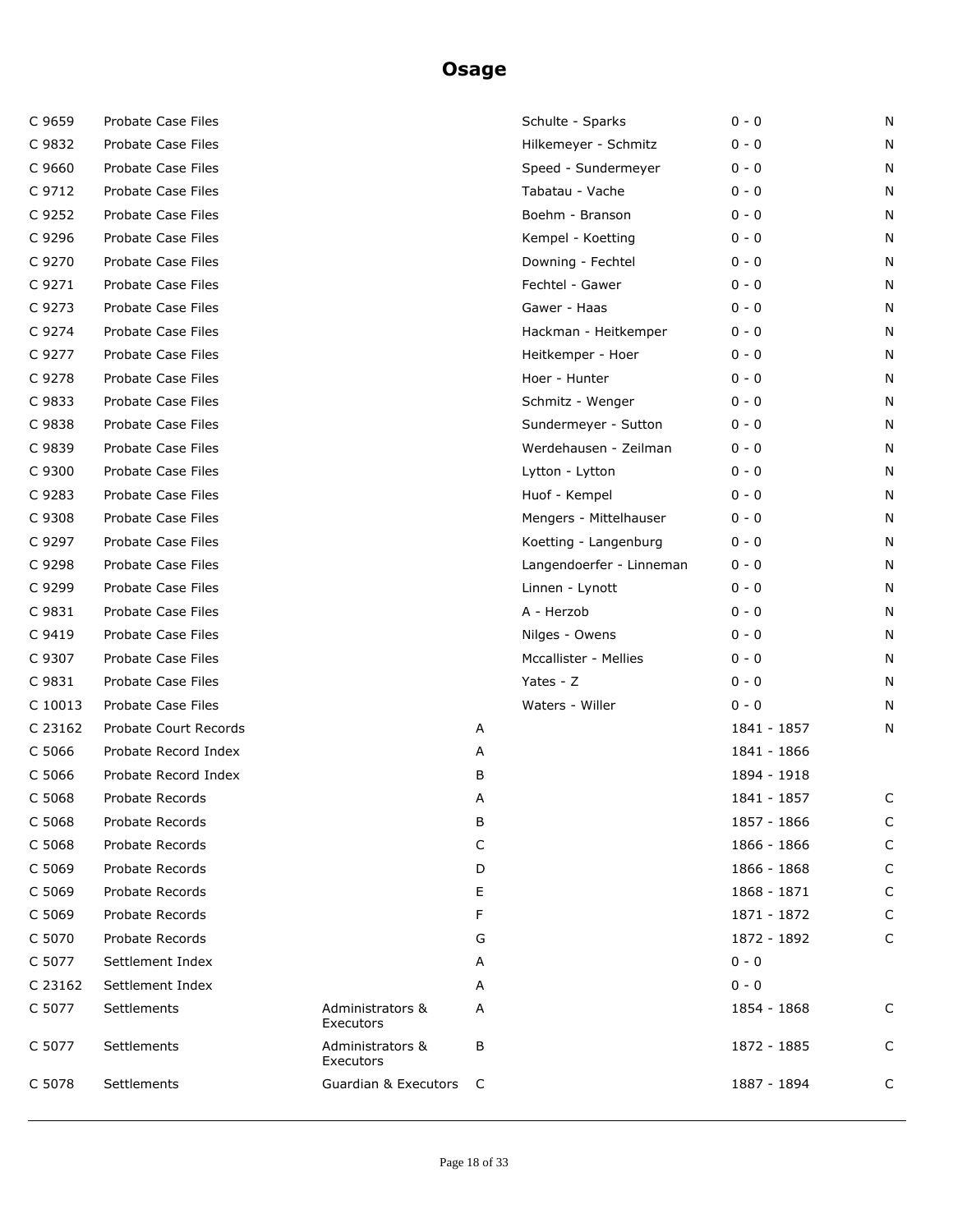| C 23148 | Settlements                | Guardian & Curator | C              | 1887 - 1895 | Y |
|---------|----------------------------|--------------------|----------------|-------------|---|
| C 23149 | Settlements                | Guardian & Curator | D              | 1895 - 1899 | Y |
| C 23150 | Settlements                | Guardian & Curator | Е              | 1899 - 1904 | Y |
| C 23151 | Settlements                | Guardian & Curator | F              | 1904 - 1911 | Y |
| C 23152 | Settlements                | Guardian & Curator | H              | 1923 - 1941 | Y |
| C 23147 | Settlements                | Guardian           | Α              | 1927 - 1951 | Y |
| C 23153 | Settlements                | Guardian & Curator | Ι.             | 1941 - 1954 | Y |
| C 23147 | Settlements                | Guardian           | В              | 1952 - 1972 | Y |
| C 12507 | Supeonas                   |                    |                | 1883 - 1887 | N |
| C 23154 | Wills                      |                    | Α              | 1841 - 1866 | Y |
| C 5079  | Wills                      |                    | Α              | 1841 - 1866 | Y |
| C 23154 | Wills                      |                    | В              | 1866 - 1875 | Y |
| C 5079  | Wills                      |                    | B              | 1866 - 1875 | Y |
| C 23154 | Wills                      |                    | C              | 1875 - 1888 | Y |
| C 5079  | Wills                      |                    | C              | 1875 - 1888 | Y |
| C 5080  | Wills                      |                    | D              | 1888 - 1925 | Y |
| C 23155 | Wills                      |                    | D              | 1888 - 1925 | Υ |
| C 5080  | Wills                      |                    | Е              | 1895 - 1908 | Y |
| C 23155 | Wills                      |                    | Ε              | 1895 - 1908 | Y |
| C 5080  | Wills                      |                    | F              | 1908 - 1916 | Y |
| C 23155 | Wills                      |                    | F              | 1909 - 1916 | Y |
| C 23156 | Wills                      |                    | G              | 1920 - 1928 | Υ |
| C 23156 | Wills                      |                    | H              | 1925 - 1960 | Y |
| C 23156 | Wills                      |                    | 1              | 1928 - 1932 | Y |
| C 23157 | Wills                      |                    | $\overline{2}$ | 1933 - 1945 | Y |
| C 23157 | Wills                      |                    | 3              | 1944 - 1944 | Y |
| C 23158 | Wills                      |                    | 4              | 1945 - 1956 | Y |
| C 7598  | Witness Attendance Records |                    |                | 1849 - 1879 | N |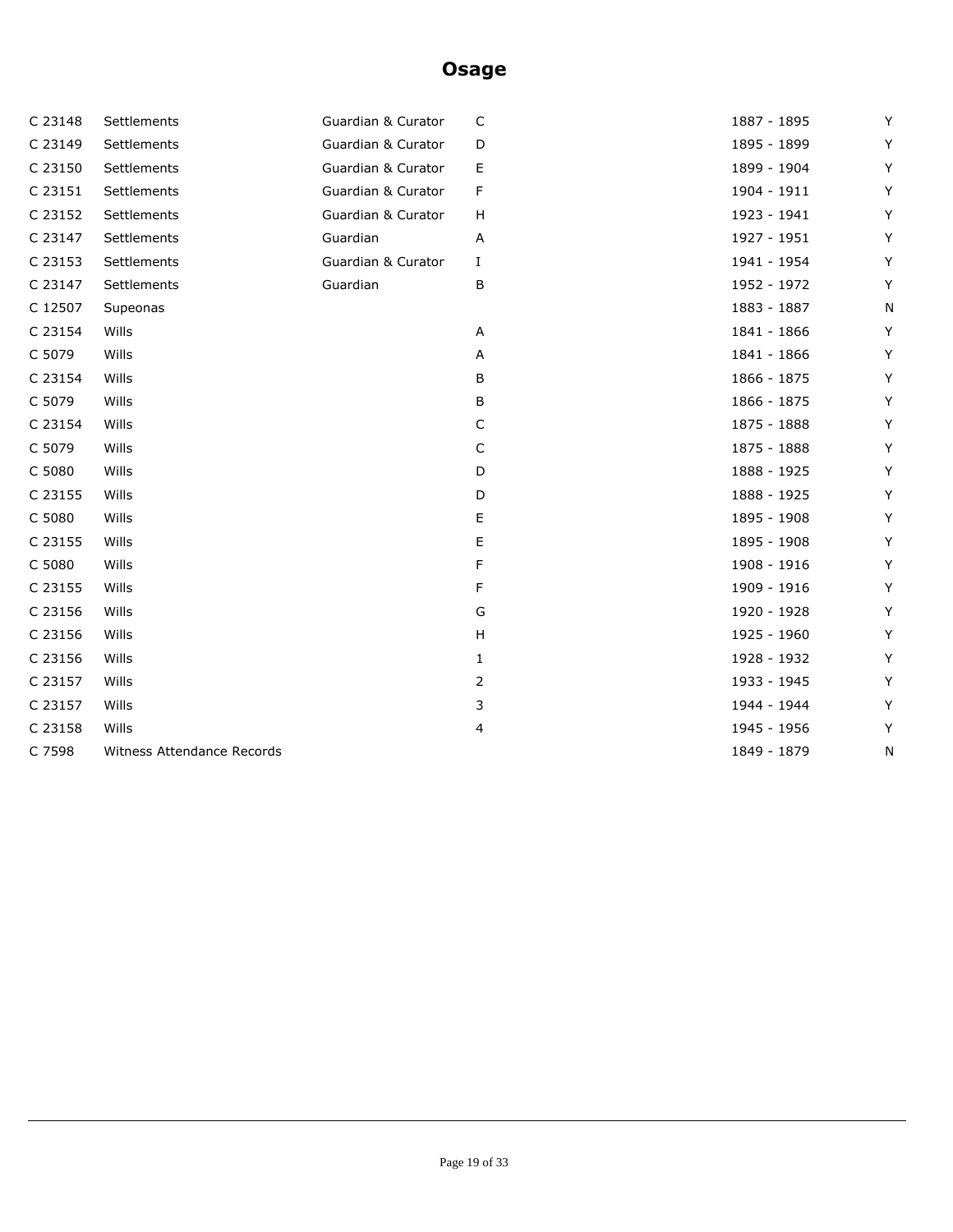## **Public School District**

| Reel<br><b>Number</b> | Title              | Subtitle           | <b>Vol</b> Scope and Content | Date        | Indexed |
|-----------------------|--------------------|--------------------|------------------------------|-------------|---------|
| C 33996               | Attendance Records | Koeltztown School  |                              | 1917 - 1924 | N.      |
| C 33996               | Attendance Records | Cadet Creek School |                              | 1917 - 1930 | N.      |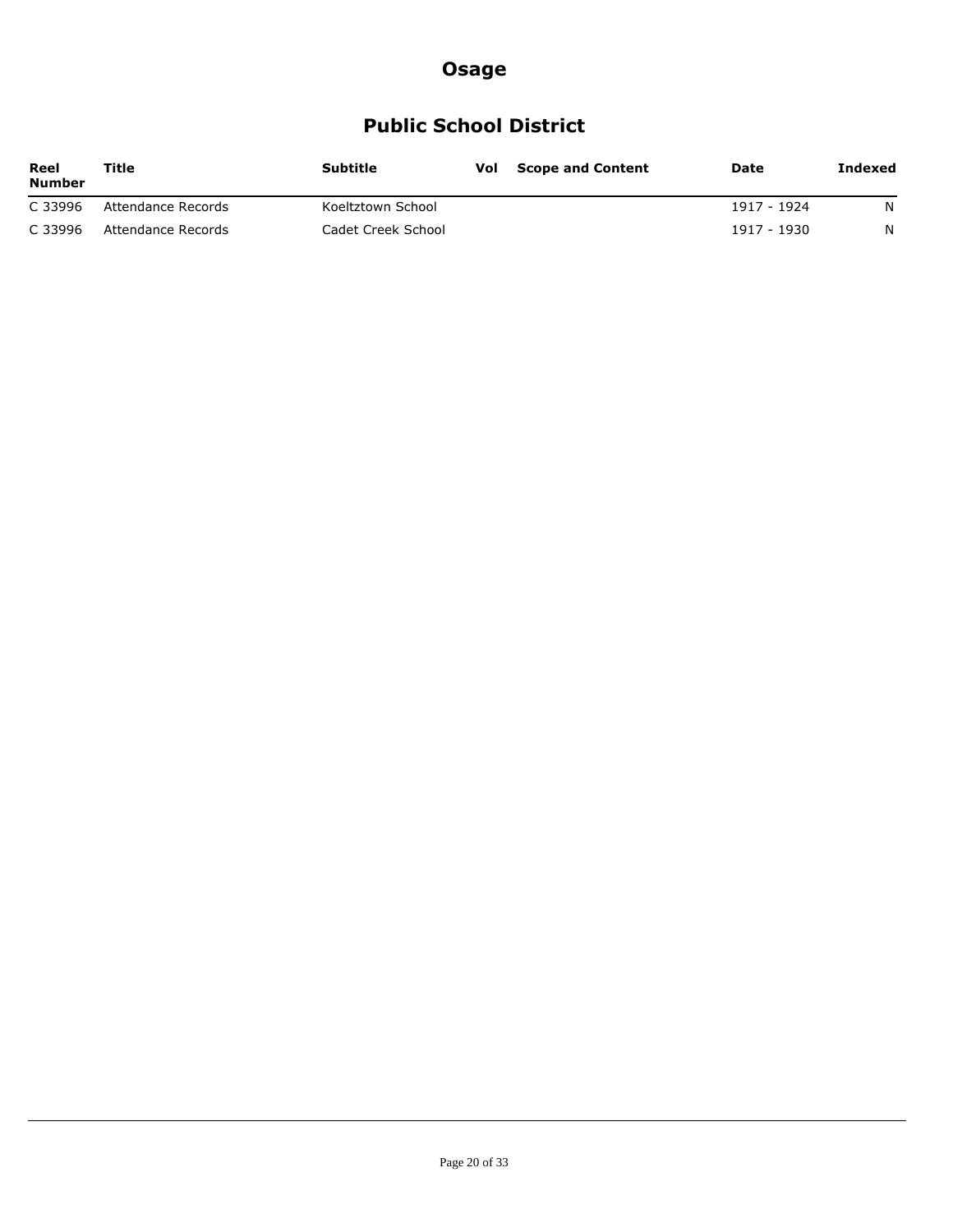### **Recorder of Deeds**

| Reel<br><b>Number</b> | <b>Title</b>                               | <b>Subtitle</b>              | Vol | <b>Scope and Content</b> | Date        | <b>Indexed</b> |
|-----------------------|--------------------------------------------|------------------------------|-----|--------------------------|-------------|----------------|
| C 28253               | Abstract & Index to Deeds                  |                              |     |                          | 1841 - 1853 |                |
| C 5031                | Abstract & Index to Deeds                  | Direct & Indirect            | Α   |                          | 1841 - 1859 |                |
| C 28253               | Abstract & Index to Deeds                  |                              |     |                          | 1853 - 1859 |                |
| C 28253               | Abstract & Index to Deeds                  |                              |     |                          | 1859 - 1861 |                |
| C 5031                | Abstract & Index to Deeds                  | Direct & Indirect            | B   |                          | 1859 - 1863 |                |
| C 5031                | Abstract & Index to Deeds                  | Direct & Indirect            | C   |                          | 1863 - 1865 |                |
| C 5031                | Abstract & Index to Deeds                  | Direct & Indirect            | D   |                          | 1863 - 1866 |                |
| C 5034                | Abstract & Index to Deeds                  |                              | 1   |                          | 1871 - 1878 |                |
| C 28253               | Abstract & Index to Deeds                  |                              |     |                          | 1871 - 1878 |                |
| C 28254               | Abstract & Index to Deeds                  |                              | 2   |                          | 1879 - 1885 |                |
| C 5034                | Abstract & Index to Deeds                  |                              | 2   |                          | 1879 - 1885 |                |
| C 5034                | Abstract & Index to Deeds                  |                              | 3   |                          | 1885 - 1886 |                |
| C 28254               | Abstract & Index to Deeds                  |                              | 3   |                          | 1885 - 1886 |                |
| C 28254               | Abstract & Index to Deeds                  |                              | 4   |                          | 1892 - 1898 |                |
| C 28255               | Abstract & Index to Deeds                  |                              | 5   |                          | 1898 - 1904 |                |
| C 28255               | Abstract & Index to Deeds                  |                              | 6   |                          | 1904 - 1909 |                |
| C 28256               | Abstract & Index to Deeds                  |                              | 7   | $S - Z$                  | 1909 - 1919 |                |
| C 28255               | Abstract & Index to Deeds                  |                              | 7   | A - R                    | 1909 - 1919 |                |
| C 31368               | Abstract & Index to Deeds                  | Warranty/quitclaim           | 13  |                          | 1938 - 1946 |                |
| C 31369               | Abstract & Index to Deeds                  | Warranty/quitclaim           | 14  |                          | 1945 - 1955 |                |
| C 31370               | Abstract & Index to Deeds                  | Trust/ Mortgages             | 17  |                          | 1965 - 1989 |                |
| C 31370               | Abstract & Index to Deeds &<br>Conveyances |                              | 16  |                          | 1955 - 1965 |                |
| C 31371               | Abstract & Index to Deeds &<br>Conveyances |                              | 18  |                          | 1965 - 1977 |                |
| C 31371               | Abstract & Index to Deeds &<br>Conveyances |                              | 19  |                          | 1978 - 1987 |                |
| C 8884                | <b>Boundary Map</b>                        | Osage & Callaway<br>Counties |     |                          | 1869 - 1869 | N              |
| C 8826                | Civil War Pension Claim Records            |                              |     |                          | 1921 - 1921 | N              |
| C 31343               | Deeds                                      |                              | Α   |                          | 1841 - 1845 | C              |
| C 31343               | Deeds                                      |                              | В   |                          | 1845 - 1847 | C              |
| C 31344               | Deeds                                      |                              | C   |                          | 1847 - 1849 | C              |
| C 8822                | Deeds                                      | U S Land Patents             |     |                          | 1848 - 1856 | C              |
| C 31344               | Deeds                                      |                              | D   |                          | 1849 - 1853 | C              |
| C 31345               | Deeds                                      |                              | Ε   |                          | 1853 - 1855 | C              |
| C 31345               | Deeds                                      |                              | F   |                          | 1856 - 1858 | C              |
| C 31346               | Deeds                                      |                              | G   |                          | 1858 - 1859 | C              |
| C 31346               | Deeds                                      |                              | н   |                          | 1859 - 1860 | C              |
| C 31347               | Deeds                                      |                              | Ι.  |                          | 1860 - 1863 | C              |
| C 31347               | Deeds                                      |                              | J   |                          | 1863 - 1864 | С              |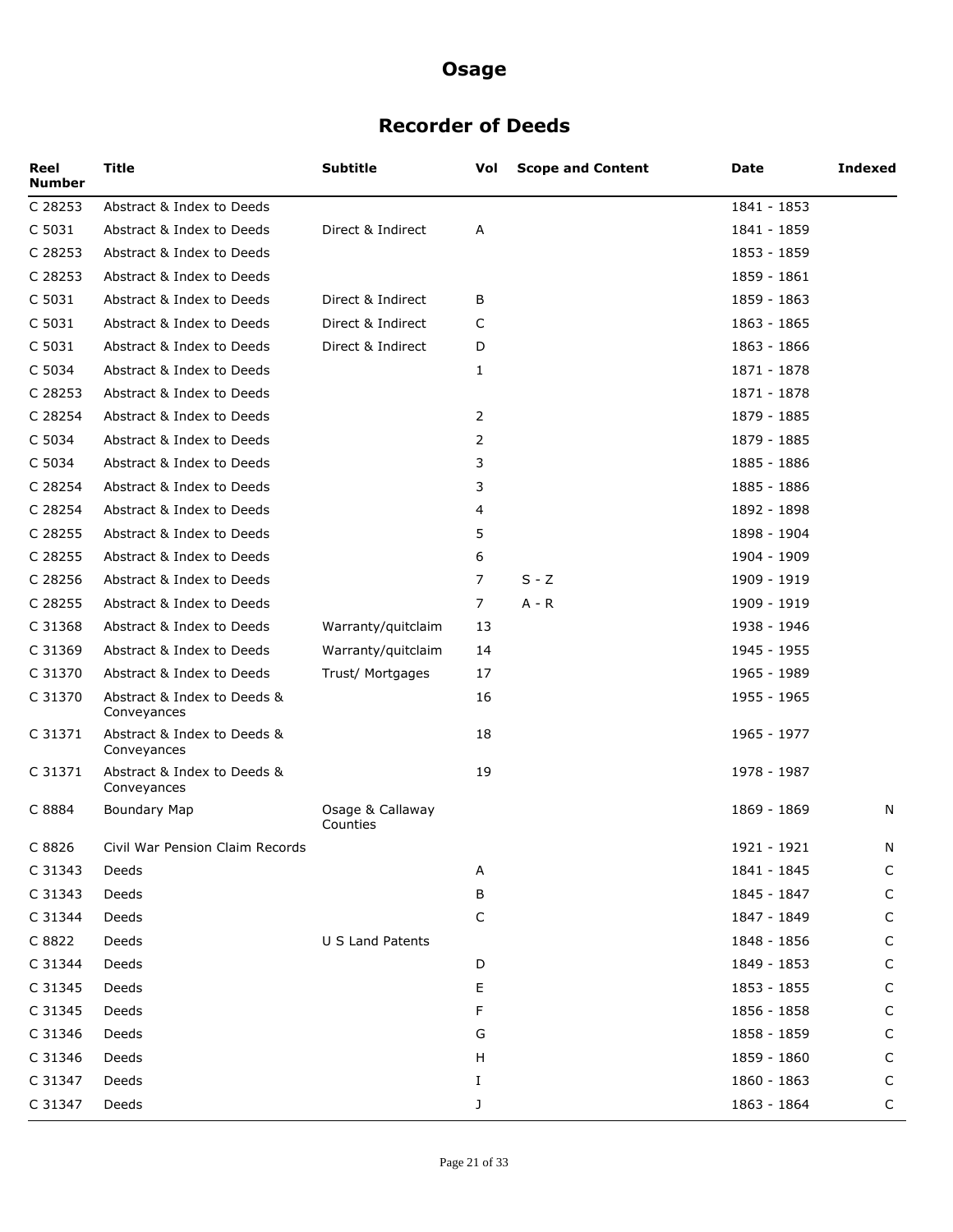| C 31348 | Deeds |                    | Κ      | 1864 - 1866       | C           |
|---------|-------|--------------------|--------|-------------------|-------------|
| C 31348 | Deeds |                    | L      | 1866 - 1867       | C           |
| C 31349 | Deeds |                    | М      | 1867 - 1868       | C           |
| C 31349 | Deeds |                    | N      | 1868 - 1868       | C           |
| C 31350 | Deeds |                    | O      | 1868 - 1869       | C           |
| C 31350 | Deeds |                    | P      | 1869 - 1870       | C           |
| C 31351 | Deeds |                    | Q      | 1870 - 1871       | C           |
| C 31351 | Deeds |                    | R      | 1871 - 1872       | C           |
| C 31352 | Deeds |                    | S      | 1872 - 1874       | C           |
| C 31352 | Deeds |                    | T      | 1874 - 1875       | C           |
| C 31353 | Deeds |                    | U      | 1875 - 1877       | C           |
| C 31353 | Deeds |                    | $\vee$ | 1877 - 1878       | C           |
| C 31354 | Deeds |                    | W      | 1878 - 1879       | C           |
| C 31354 | Deeds |                    | X      | 1879 - 1880       | C           |
| C 31355 | Deeds |                    | Y      | 1880 - 1881       | C           |
| C 31355 | Deeds |                    | Ζ      | 1881 - 1882       | C           |
| C 31356 | Deeds |                    | 1      | 1882-08 - 1883-06 | $\mathsf C$ |
| C 31356 | Deeds |                    | 2      | 1883-06 - 1885-03 | C           |
| C 31357 | Deeds |                    | 3      | 1883-10 - 1887-11 | C           |
| C 31357 | Deeds |                    | 4      | 1883-12 - 1889-09 | C           |
| C 31358 | Deeds |                    | 5      | 1885-03 - 1888-04 | $\mathsf C$ |
| C 31358 | Deeds |                    | 6      | 1885-10 - 1889-06 | C           |
| C 31359 | Deeds |                    | 8      | 1888-04 - 1890-08 | C           |
| C 31359 | Deeds |                    | 7      | 1889-06 - 1891-08 | C           |
| C 31360 | Deeds |                    | 9      | 1890-02 - 1894-01 | $\mathsf C$ |
| C 31360 | Deeds |                    | 10     | 1890-08 - 1894-01 | C           |
| C 31361 | Deeds |                    | 11     | 1891-08 - 1894-08 | C           |
| C 31361 | Deeds |                    | 12     | 1893-05 - 1897-09 | C           |
| C 31362 | Deeds |                    | 13     | 1894-01 - 1897-05 | C           |
| C 31363 | Deeds | Warranty           | 15     | 1895-06 - 1898-01 | C           |
| C 31362 | Deeds |                    | 14     | 1896-01 - 1897-02 | C           |
| C 31364 | Deeds | Trust              | 17     | 1897-02 - 1901-06 | $\mathsf C$ |
| C 31363 | Deeds |                    | 16     | 1897-06 - 1901-06 | C           |
| C 31364 | Deeds | Warranty/quitclaim | 18     | 1898-01 - 1898-08 | $\mathsf C$ |
| C 31365 | Deeds | Warranty/quitclaim | 18     | 1898-08 - 1899-11 | C           |
| C 31365 | Deeds | Warranty           | 19     | 1899-11 - 1902-05 | $\mathsf C$ |
| C 31377 | Deeds | Trust              | 22     | 1901-06 - 1904-05 | C           |
| C 31366 | Deeds | Trust              | 20     | 1901-06 - 1904-11 | C           |
| C 31366 | Deeds | Warranty/quitclaim | 21     | 1902-06 - 1903-12 | C           |
| C 31378 | Deeds | Quitclaim          | 25     | 1903-01 - 1911-09 | C           |
| C 31379 | Deeds | Warranty           | 27     | 1903-12 - 1905-09 | C           |
| C 31379 | Deeds | Mortgage           | 26     | 1903-12 - 1952-07 | C           |
| C 31377 | Deeds |                    | 23     | 1904-04 - 1906-06 | C           |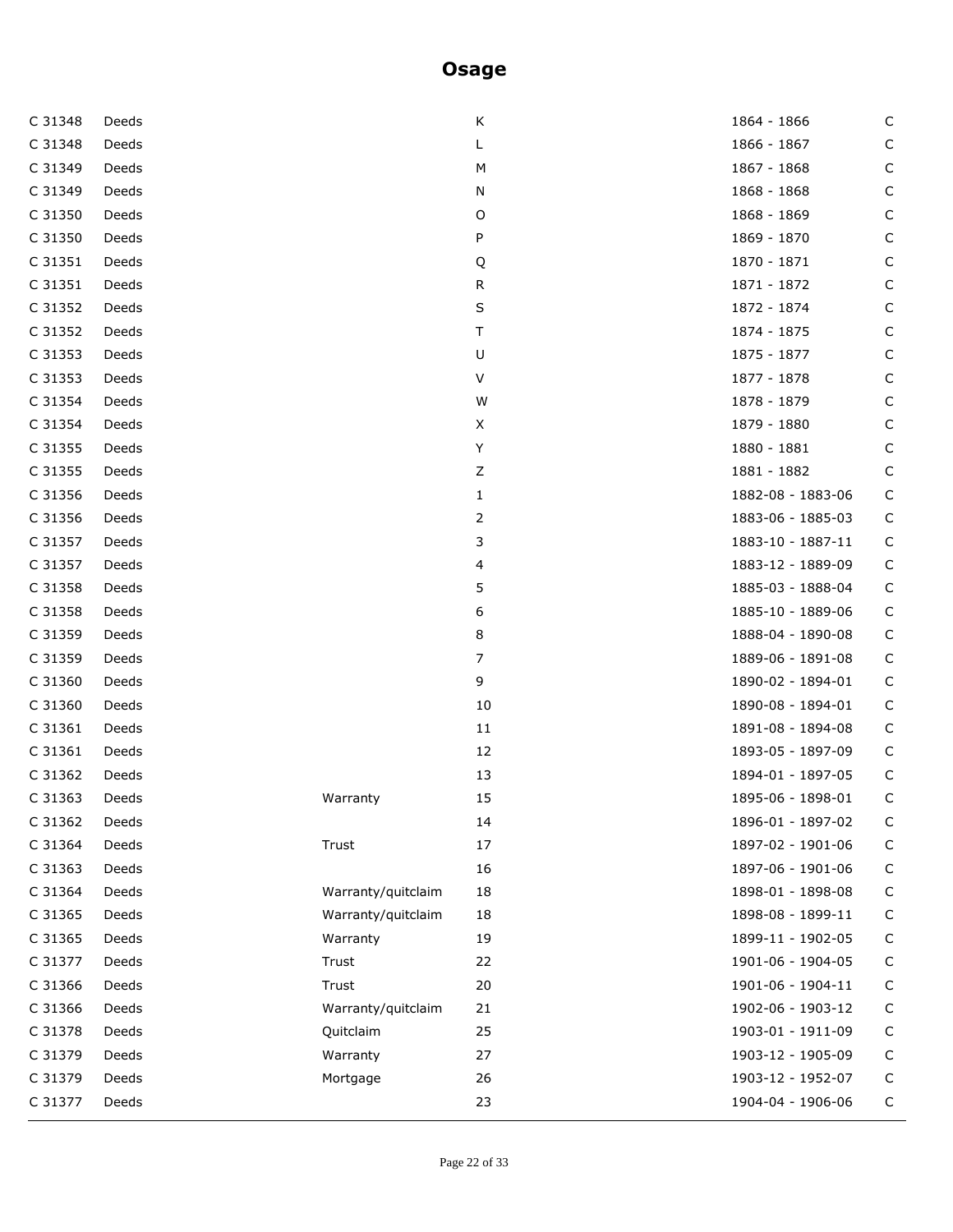| Deeds | Trust                              | 24 |                 | 1904-11 - 1907-02 | C           |
|-------|------------------------------------|----|-----------------|-------------------|-------------|
| Deeds | Warranty                           | 28 |                 | 1905-09 - 1907-03 | $\mathsf C$ |
| Deeds |                                    | 29 |                 | 1906-06 - 1909-05 | $\mathsf C$ |
| Deeds | Trust                              | 31 |                 | 1907-02 - 1909-05 | $\mathsf C$ |
| Deeds | Warranty                           | 30 |                 | 1907-03 - 1908-11 | $\mathsf C$ |
| Deeds |                                    | 32 |                 | 1908-11 - 1910-06 | $\mathsf C$ |
| Deeds | Trust                              | 34 |                 | 1909-05 - 1911-05 | $\mathsf C$ |
| Deeds |                                    | 33 |                 | 1909-05 - 1911-11 | $\mathsf C$ |
| Deeds | Trust                              | 36 |                 | 1910-05 - 1913-08 | $\mathsf C$ |
| Deeds | Warranty                           | 35 |                 | 1910-06 - 1912-02 | $\mathsf C$ |
| Deeds |                                    | 38 |                 | 1911-09 - 1927-02 | $\mathsf C$ |
| Deeds |                                    | 37 |                 | 1911-11 - 1915-04 | $\mathsf C$ |
| Deeds | Warranty                           | 39 |                 | 1912-02 - 1914-01 | $\mathsf C$ |
| Deeds | Trust                              | 40 |                 | 1913-08 - 1915-10 | $\mathsf C$ |
| Deeds | Warranty                           | 41 |                 | 1914-01 - 1916-01 | $\mathsf C$ |
| Deeds |                                    | 42 |                 | 1915-04 - 1918-01 | $\mathsf C$ |
| Deeds | Trust                              | 43 |                 | 1915-10 - 1917-11 | $\mathsf C$ |
| Deeds | Warranty                           | 44 |                 | 1916-01 - 1918-01 | $\mathsf C$ |
| Deeds |                                    | 45 |                 | 1917-07 - 1919-05 | $\mathsf C$ |
| Deeds | Trust                              | 47 |                 | 1917-11 - 1920-01 | $\mathsf C$ |
| Deeds | Warranty                           | 46 |                 | 1918-01 - 1919-10 | $\mathsf C$ |
| Deeds |                                    | 50 |                 | 1919-03 - 1921-09 | $\mathsf C$ |
| Deeds | Conveyance Right Of<br>Way         | 48 |                 | 1919-05 - 1929-11 | $\mathsf C$ |
| Deeds | Trust/federal Land<br>Bank         | 49 |                 | 1919-07 - 1929-04 | C           |
| Deeds | Warranty                           | 51 |                 | 1919-10 - 1921-08 | C           |
| Deeds | Trust                              | 52 |                 | 1920-01 - 1922-11 | $\mathsf C$ |
| Deeds |                                    | 53 |                 | 1921-08 - 1924-05 | $\mathsf C$ |
| Deeds | Administrator/curator/<br>executor | 54 |                 | 1921-08 - 1952-05 | Υ           |
| Deeds |                                    | 56 |                 | 1921-10 - 1924-04 | C           |
| Deeds | Mortgage                           | 55 |                 | 1922-05 - 1931-10 | C           |
| Deeds | Trust                              | 57 |                 | 1922-11 - 1925-10 | $\mathsf C$ |
| Deeds |                                    | 58 |                 | 1924-04 - 1927-09 | C           |
| Deeds | Warranty                           | 59 |                 | 1924-05 - 1927-02 | C           |
| Deeds | Trust                              | 60 |                 | 1924-12 - 1932-05 | $\mathsf C$ |
| Deeds | Trust                              | 62 | Pages 548 - End | 1925 - 1928       | C           |
| Deeds | Trust                              | 62 |                 | 1925 - 1928       | C           |
| Deeds |                                    | 64 | Pages 601 - End | 1927 - 1929       | C           |
| Deeds |                                    | 64 | Pages 1 - 600   | 1927 - 1929       | C           |
| Deeds | Warranty                           | 63 |                 | 1927 - 1930       | С           |
| Deeds | Quitclaim                          | 61 |                 |                   | C           |
| Deeds | Trust                              | 65 |                 | 1928 - 1932       | C           |
|       |                                    |    |                 | Pages 1 - 547     | 1927 - 1952 |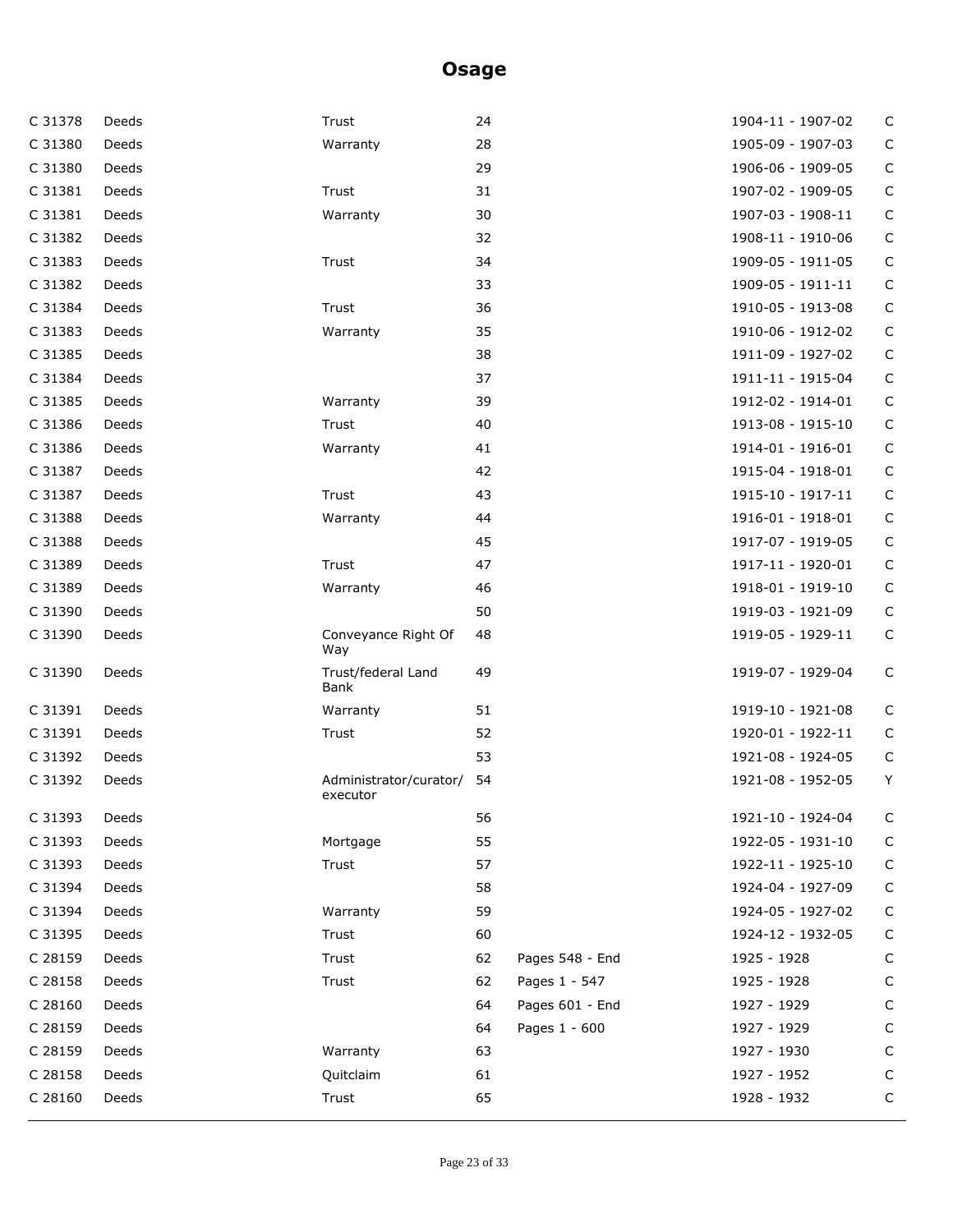| C 28161 | Deeds | Warranty                   | 68  | Pages 1 - 546   | 1929 - 1932 | $\mathsf C$  |
|---------|-------|----------------------------|-----|-----------------|-------------|--------------|
| C 28161 | Deeds |                            | 67  |                 | 1929 - 1932 | $\mathsf C$  |
| C 28162 | Deeds | Warranty                   | 68  | Pages 547 - End | 1929 - 1932 | $\mathsf C$  |
| C 28162 | Deeds | Conveyance Right Of<br>Way | 69  |                 | 1929 - 1956 | $\mathsf C$  |
| C 28160 | Deeds | Wills                      | 66  | Pages 1 - 226   | 1929 - 1958 | C            |
| C 28163 | Deeds |                            | 70  |                 | 1931 - 1935 | $\mathsf C$  |
| C 28164 | Deeds | Trust                      | 71  | Pages 517 - End | 1932 - 1935 | $\mathsf C$  |
| C 28163 | Deeds | Trust                      | 71  | Pages 1 - 515   | 1932 - 1935 | $\mathsf C$  |
| C 28164 | Deeds | Warranty                   | 72  |                 | 1932 - 1936 | $\mathsf C$  |
| C 28165 | Deeds | Trust                      | 73  |                 | 1934 - 1935 | $\mathsf C$  |
| C 28165 | Deeds | Trust                      | 74  |                 | 1935 - 1939 | $\mathsf C$  |
| C 28166 | Deeds |                            | 76  |                 | 1936 - 1937 | $\mathsf C$  |
| C 28167 | Deeds |                            | 77  |                 | 1936 - 1938 | $\mathsf C$  |
| C 28166 | Deeds | Warranty                   | 75  |                 | 1936 - 1939 | $\mathsf C$  |
| C 28168 | Deeds |                            | 78  |                 | 1938 - 1939 | $\mathsf C$  |
| C 28169 | Deeds |                            | 81  |                 | 1939 - 1941 | $\mathsf C$  |
| C 28168 | Deeds | Warranty                   | 79  |                 | 1939 - 1942 | $\mathsf C$  |
| C 28169 | Deeds | Trust                      | 80  |                 | 1939 - 1943 | $\mathsf C$  |
| C 28170 | Deeds |                            | 82  |                 | 1940 - 1948 | $\mathsf C$  |
| C 28170 | Deeds | Warranty                   | 83  |                 | 1942 - 1944 | $\mathsf C$  |
| C 28172 | Deeds | Conveyance Right Of<br>Way | 86  |                 | 1942 - 1953 | $\mathsf C$  |
| C 28172 | Deeds |                            | 85  |                 | 1943 - 1954 | $\mathsf C$  |
| C 28173 | Deeds | Warranty                   | 87  |                 | 1944 - 1955 | $\mathsf C$  |
| C 28173 | Deeds | Warranty                   | 88  |                 | 1945 - 1947 | $\mathsf C$  |
| C 28171 | Deeds | Trust                      | 84  |                 | 1945 - 1947 | $\mathsf C$  |
| C 28174 | Deeds |                            | 89  |                 | 1946 - 1949 | $\mathsf C$  |
| C 28174 | Deeds | Trust                      | 90  |                 | 1946 - 1951 | C            |
| C 28175 | Deeds | Warranty                   | 91  |                 | 1947 - 1948 | $\mathsf C$  |
| C 28176 | Deeds | Trust                      | 92  | Pages 536 - End | 1947 - 1950 | $\mathsf{C}$ |
| C 28175 | Deeds | Trust                      | 92  | Pages 1 - 535   | 1947 - 1950 | $\mathsf{C}$ |
| C 28177 | Deeds | Warranty                   | 94  |                 | 1948 - 1950 | C            |
| C 28176 | Deeds |                            | 93  |                 | 1948 - 1953 | C            |
| C 28178 | Deeds | Warranty                   | 96  |                 | 1950 - 1952 | C            |
| C 28178 | Deeds | Trust                      | 95  | Pages 526 - End | 1950 - 1953 | $\mathsf{C}$ |
| C 28177 | Deeds | Trust                      | 95  | Pages 1 - 525   | 1950 - 1953 | C            |
| C 28186 | Deeds | Mortgage Indenture         | 113 |                 | 1951 - 1960 | $\mathsf C$  |
| C 28179 | Deeds | Warranty                   | 97  |                 | 1953 - 1955 | $\mathsf C$  |
| C 28180 | Deeds | Trust                      | 99  |                 | 1953 - 1958 | $\mathsf{C}$ |
| C 28179 | Deeds |                            | 98  |                 | 1953 - 1959 | C            |
| C 28181 | Deeds | Warranty                   | 100 |                 | 1955 - 1957 | $\mathsf C$  |
| C 28182 | Deeds | Trust                      | 102 |                 | 1955 - 1959 | $\mathsf C$  |
|         |       |                            |     |                 |             |              |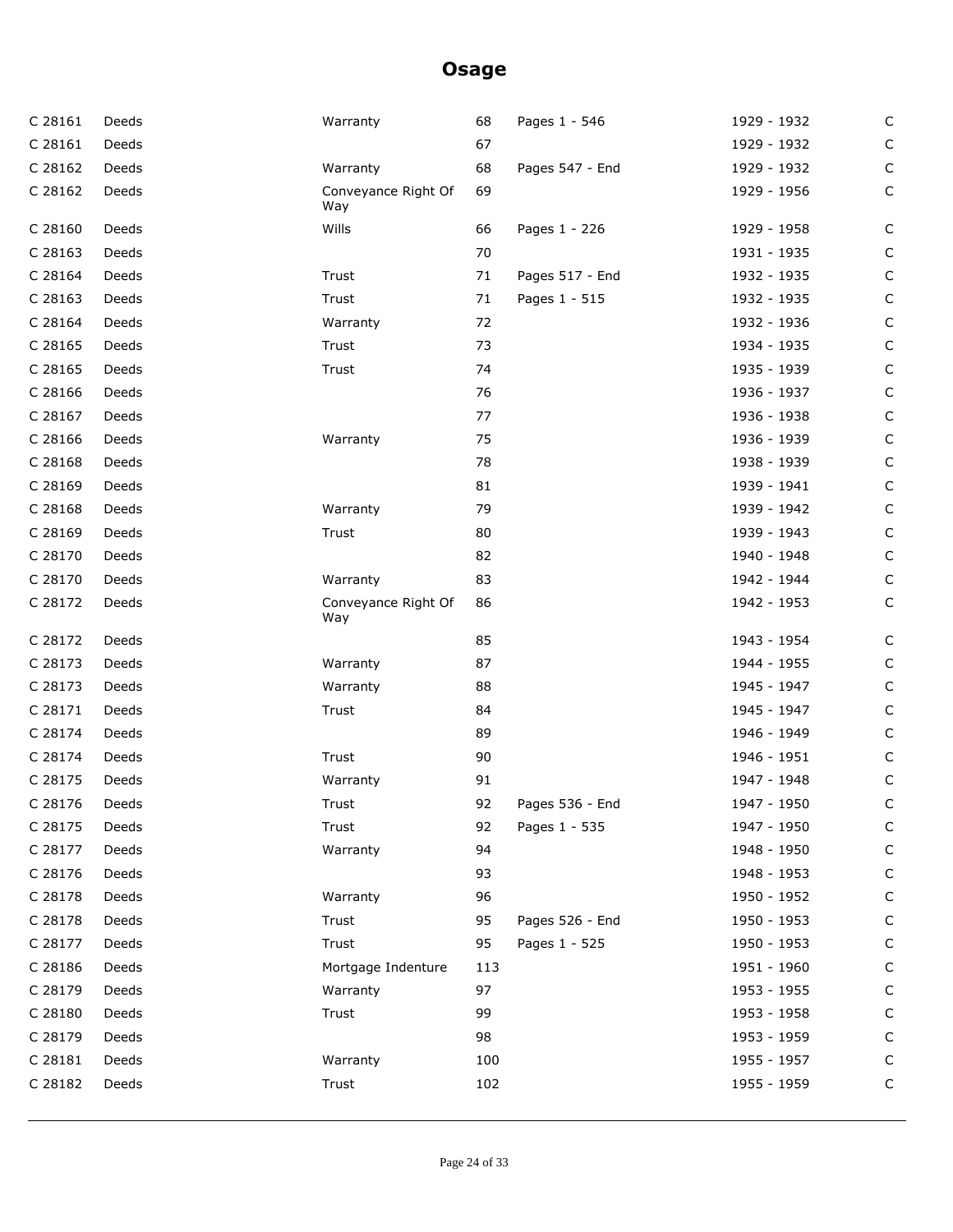| C 28181 | Deeds |                           | 101 | 1955 - 1963 | $\mathsf C$ |
|---------|-------|---------------------------|-----|-------------|-------------|
| C 28182 | Deeds | Trust                     | 103 | 1956 - 1959 | $\mathsf C$ |
| C 28183 | Deeds | Trust                     | 104 | 1956 - 1959 | $\mathsf C$ |
| C 28183 | Deeds | Warranty                  | 104 | 1957 - 1959 | C           |
| C 28184 | Deeds |                           | 105 | 1957 - 1961 | $\mathsf C$ |
| C 28184 | Deeds | Trust                     | 107 | 1958 - 1959 | $\mathsf C$ |
| C 28184 | Deeds | Warranty                  | 106 | 1958 - 1959 | $\mathsf C$ |
| C 28185 | Deeds | Warranty                  | 108 | 1959 - 1960 | C           |
| C 28185 | Deeds | Trust                     | 109 | 1959 - 1960 | $\mathsf C$ |
| C 28185 | Deeds |                           | 110 | 1959 - 1961 | $\mathsf C$ |
| C 28186 | Deeds | Warranty                  | 111 | 1960 - 1961 | $\mathsf C$ |
| C 28186 | Deeds | Trust                     | 112 | 1960 - 1961 | C           |
| C 28187 | Deeds | Warranty                  | 114 | 1961 - 1962 | $\mathsf C$ |
| C 28187 | Deeds | Trust                     | 115 | 1961 - 1962 | $\mathsf C$ |
| C 28187 | Deeds |                           | 116 | 1961 - 1962 | $\mathsf C$ |
| C 28187 | Deeds | Mortgage Indenture        | 117 | 1961 - 1967 | C           |
| C 28188 | Deeds | Trust                     | 118 | 1962 - 1962 | $\mathsf C$ |
| C 28188 | Deeds | Warranty                  | 119 | 1962 - 1962 | $\mathsf C$ |
| C 28189 | Deeds | Warranty                  | 122 | 1962 - 1963 | $\mathsf C$ |
| C 28188 | Deeds | Trust                     | 121 | 1962 - 1963 | $\mathsf C$ |
| C 28188 | Deeds |                           | 120 | 1962 - 1963 | $\mathsf C$ |
| C 28189 | Deeds | Trust                     | 123 | 1963 - 1963 | $\mathsf C$ |
| C 28189 | Deeds | Warranty                  | 125 | 1963 - 1964 | $\mathsf C$ |
| C 28189 | Deeds |                           | 124 | 1963 - 1966 | $\mathsf C$ |
| C 28190 | Deeds | Trust                     | 126 | 1964 - 1964 | $\mathsf C$ |
| C 28190 | Deeds | Trust                     | 127 | 1964 - 1964 | $\mathsf C$ |
| C 28190 | Deeds | Warranty                  | 128 | 1964 - 1964 | $\mathsf C$ |
| C 28191 | Deeds | Trust                     | 131 | 1964 - 1965 | $\mathsf C$ |
| C 28192 | Deeds | Trust                     | 133 | 1965 - 1966 | $\mathsf C$ |
| C 28191 | Deeds |                           | 130 | 1965 - 1967 | $\mathsf C$ |
| C 28192 | Deeds |                           | 135 | 1965 - 1968 | C           |
| C 28191 | Deeds | Warranty                  | 132 | 1966 - 1967 | $\mathsf C$ |
| C 28192 | Deeds | Trust                     | 134 | 1966 - 1967 | $\mathsf C$ |
| C 28193 | Deeds | Supplemental<br>Indenture | 137 | 1966 - 1971 | $\mathsf C$ |
| C 28193 | Deeds | Warranty                  | 136 | 1967 - 1968 | C           |
| C 28193 | Deeds | Trust                     | 138 | 1967 - 1968 | $\mathsf C$ |
| C 28196 | Deeds | Warranty                  | 147 | 1967 - 1972 | $\mathsf C$ |
| C 28194 | Deeds | Trust                     | 139 | 1968 - 1969 | $\mathsf C$ |
| C 28194 | Deeds | Warranty                  | 140 | 1968 - 1969 | C           |
| C 28194 | Deeds | Trust                     | 141 | 1969 - 1970 | $\mathsf C$ |
| C 28195 | Deeds |                           | 143 | 1969 - 1970 | $\mathsf C$ |
| C 28195 | Deeds | Warranty                  | 142 | 1969 - 1971 | С           |
|         |       |                           |     |             |             |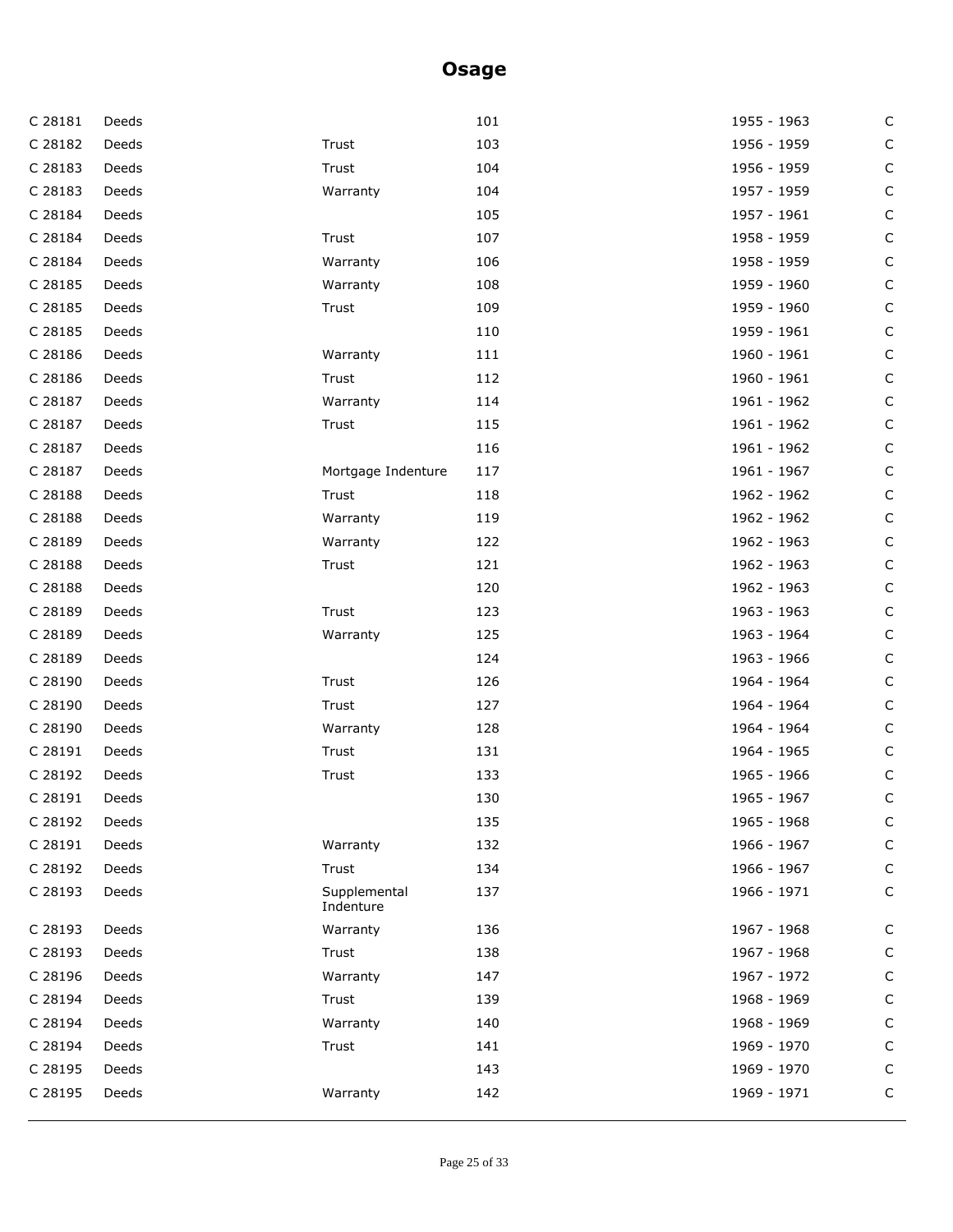| C 8826   | Discharge, U.s. Army         |                    |             |                           | 1919 - 1919       | N |
|----------|------------------------------|--------------------|-------------|---------------------------|-------------------|---|
| C 28252  | Index to Deeds               | Direct             |             |                           | 1841 - 1868       |   |
| C 28252  | Index to Deeds               | Inverted           |             |                           | 1841 - 1868       |   |
| C 5033   | Index to Deeds               | Direct             |             | $A - M$                   | 1841 - 1868       |   |
| C 5032   | Index to Deeds               | Indirect           |             | $A - M$                   | 1841 - 1868       |   |
| C 5033   | Index to Deeds               | Direct             |             | $N - Z$                   | 1863 - 1878       |   |
| C 28252  | Index to Deeds               | Inverted           |             |                           | 1868 - 1878       |   |
| C 5032   | Index to Deeds               | Indirect           |             | $N - Z$                   | 1868 - 1878       |   |
| C 28252  | Index to Deeds               | Direct             |             |                           | 1868 - 1878       |   |
| C 28256  | Index to Deeds               | Trust/mortgages    | 8           |                           | 1909 - 1920       |   |
| C 31367  | Index to Deeds               | Warranty/quitclaim | 10          |                           | 1918 - 1930       |   |
| C 28256  | Index to Deeds               | Trust/mortgages    | 9           |                           | 1920 - 1935       |   |
| C 31367  | Index to Deeds               | Warranty/quitclaim | 11          |                           | 1930 - 1937       |   |
| C 31368  | Index to Deeds               | Mortgages/trust    | 12          |                           | 1936 - 1953       |   |
| C 31369  | Index to Deeds               | Trust/mortgages    | 15          |                           | 1954 - 1965       |   |
| C 31372  | Index to Deeds               | Trust/mortgages    | 20          |                           | 1990 - 1993       |   |
| C 4142   | Index to Deeds               |                    |             |                           | 1993-11 - 1995-12 |   |
| C 4143   | Index to Deeds               |                    |             |                           | 1996-01 - 1997-12 |   |
| $C$ 4144 | Index to Deeds               |                    |             |                           | 1998-01 - 1999-12 |   |
| C 41824  | Index to Deeds               | Direct & Indirect  |             |                           | 2000-01 - 2000-12 |   |
| C 31372  | Index to Deeds & Conveyances |                    | 21          |                           | 1988 - 1993       |   |
| C 31373  | Index to Marriages           |                    | $\mathsf C$ |                           | 1893 - 1898       |   |
| C 18934  | Index to Marriages           |                    |             |                           | 1934 - 1994       |   |
| C 5059   | Land List                    |                    |             |                           | 1844 - 1844       | N |
| C 7599   | Land Patents                 |                    |             |                           | 1830 - 1870       | N |
| C 31373  | Marriages                    |                    | Α           |                           | 1841-06 - 1861-12 | Υ |
| C 31373  | Marriages                    |                    | В           |                           | 1862-01 - 1875-12 | Υ |
| C 31373  | Marriages                    |                    | С           |                           | 1876-01 - 1881-09 | Υ |
| C 31375  | Marriages                    |                    | D           |                           | 1881-07 - 1887-06 | Υ |
| C 31376  | Marriages                    |                    | 2           |                           | 1887-06 - 1893-09 | Υ |
| C 31376  | Marriages                    |                    | С           |                           | 1893-08 - 1898-09 | C |
| C 31374  | Marriages                    |                    | D           |                           | 1898-07 - 1908-12 | Y |
| C 8822   | Marriages                    |                    |             |                           | 1908 - 1923       | N |
| C 31374  | Marriages                    |                    | Е           |                           | 1908-12 - 1917-08 | Υ |
| C 31375  | Marriages                    |                    | F           |                           | 1911-09 - 1920-12 | Υ |
| C 28248  | Marriages                    |                    | G           |                           | 1920 - 1934       | Υ |
| C 28248  | Marriages                    |                    | н           |                           | 1934 - 1944       | Υ |
| C 18934  | Marriages                    |                    |             | Box 01/F01 - Box 02/F22   | 1934 - 1994       | C |
| C 18936  | Marriages                    |                    |             | Box 4, F/12 - Box 5, F/27 | 1934 - 1994       | C |
| C 18935  | Marriages                    |                    |             | Box 2, F/23 - Box 4, F/11 | 1934 - 1994       | C |
| C 28249  | Marriages                    |                    | Ι.          |                           | 1944 - 1962       | Υ |
| C 28249  | Marriages                    |                    | J           |                           | 1962 - 1969       | Υ |
| C 28250  | Marriages                    |                    | Κ           |                           | 1969 - 1975       | Υ |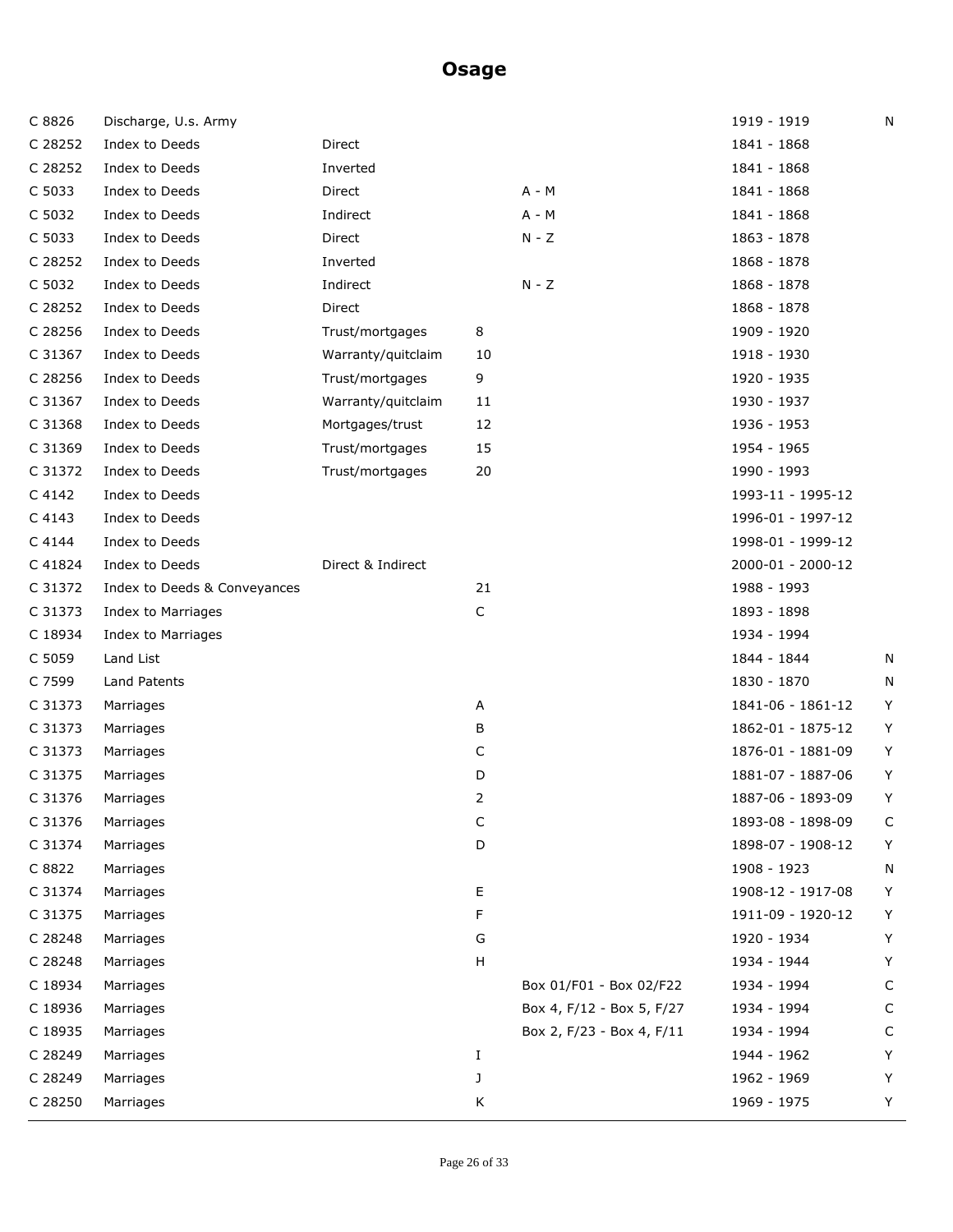| C 8822  | Military Bounty Book       |             | 1864 - 1866 | N |
|---------|----------------------------|-------------|-------------|---|
| C 7599  | Original Land Purchasers   |             | 1858 - 1858 | N |
| C 35304 | Plat Book                  |             | 1858 - 1962 | N |
| C 51358 | Plat Book                  |             | 1885 - 1885 | N |
| C 8884  | Plat Maps of Chamois, Mo   |             | 1900 - 1900 | N |
| C 8826  | Soldier Records            | World War I | 1917 - 1918 | N |
| C 8826  | <b>Veterans Book</b>       | World War I | 1919 - 1919 | N |
| C 8829  | Veterans Discharge Records |             | 1943 - 1954 |   |
| C 8830  | Veterans Discharge Records |             | 1954 - 1987 |   |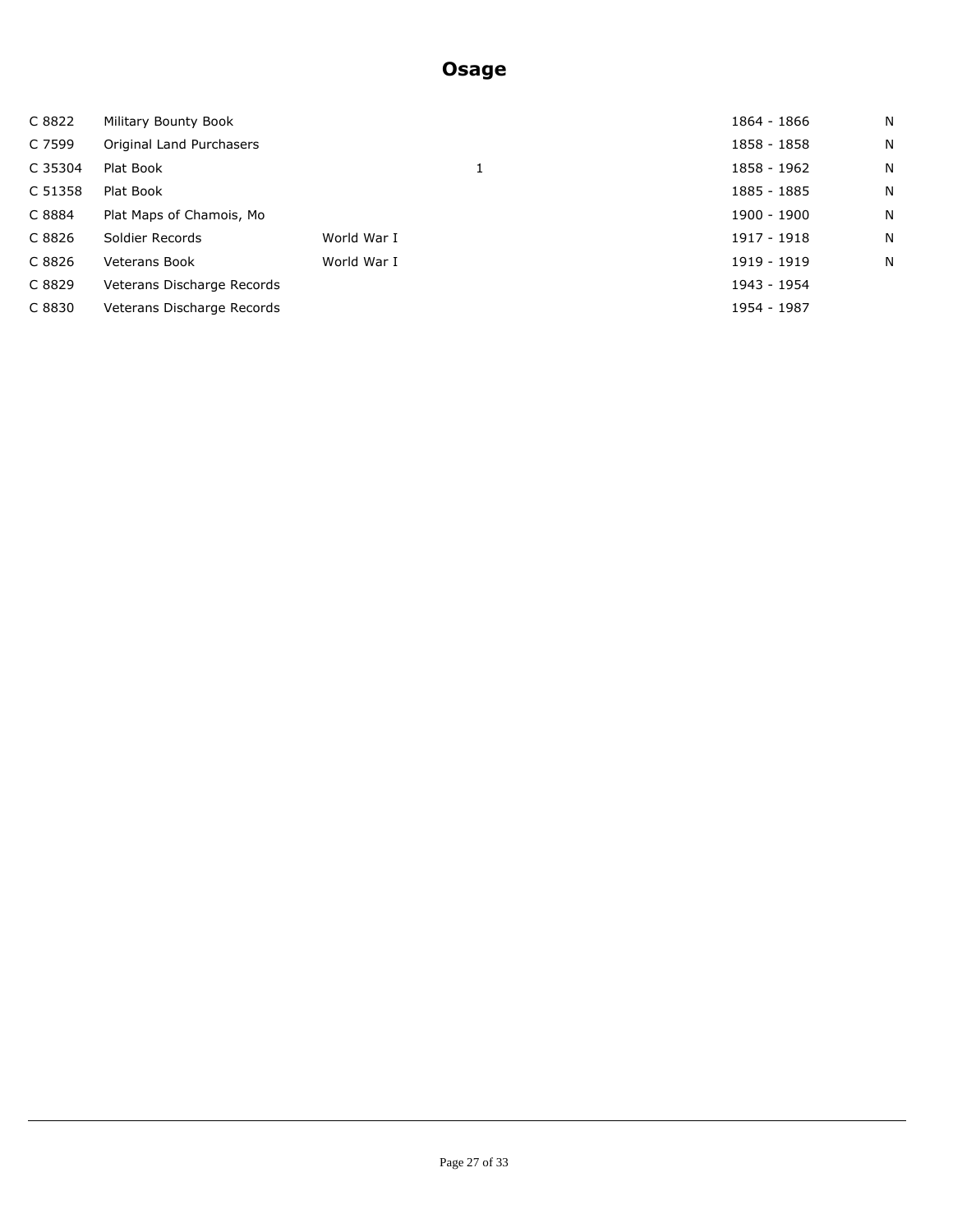# **Superintendent of Schools**

| Reel<br><b>Number</b> | <b>Title</b>                   | <b>Subtitle</b>         | Vol | <b>Scope and Content</b> | Date              | <b>Indexed</b> |
|-----------------------|--------------------------------|-------------------------|-----|--------------------------|-------------------|----------------|
| C 24261               | <b>Board Minutes</b>           | Fatima High School      |     |                          | 1961-11 - 1986-01 | N              |
| C 7599                | Common School Report           |                         |     |                          | 1865 - 1865       | N              |
| C 8778                | <b>Enumeration Folders</b>     | 2,8,13-refilmed         |     |                          | $0 - 0$           | N              |
| C 8772                | <b>Enumeration Folders</b>     |                         |     | $1 - 32$                 | 1913 - 1941       | N              |
| C 8777                | <b>Enumeration Folders</b>     |                         |     | $35 - 55$                | 1941 - 1952       | N              |
| C 8771                | <b>Enumeration Folders</b>     |                         |     | 56 - 79                  | 1952 - 1976       | N              |
| C 8828                | List of Teachers               | Districts 1 & 2         |     |                          | 1957 - 1958       | N              |
| C 13003               | Model School Register          | Eichholz School         |     |                          | 1903 - 1943       | N              |
| C 10789               | Model School Register          | Possumtown District     |     |                          | 1942 - 1943       | N              |
| C 10789               | Official Board of Education    | Possumtown District     |     |                          | 1935 - 1938       | N              |
| C 8828                | Register of School Fund Loaned |                         |     |                          | 1919 - 1940       | N              |
| C 9040                | School District Plat           |                         | Α   |                          | $0 - 0$           | N              |
| C 8756                | School Records                 | Winkelmann District     |     |                          | 1872 - 1910       | N              |
| C 8858                | School Records                 | Liberty District        |     |                          | 1875 - 1951       | N              |
| C 8846                | School Records                 | Liberty District        |     |                          | 1875 - 1951       | N              |
| C 8756                | School Records                 | Kaiser District         |     |                          | 1877 - 1910       | N              |
| C 24263               | School Records                 | Westphalia              |     |                          | 1883 - 1889       | N              |
| C 8846                | School Records                 | Camp Ground District    |     |                          | 1883 - 1942       | N              |
| C 8860                | School Records                 | Stoney Point District   |     |                          | 1884 - 1941       | N              |
| C 8846                | School Records                 | Hope District           |     |                          | 1890 - 1951       | N              |
| C 24262               | School Records                 | Massman                 |     |                          | 1895 - 1903       | N              |
| C 8859                | School Records                 | Pointers Creek District |     |                          | 1896 - 1938       | N              |
| C 8858                | School Records                 | Miller Grove District   |     |                          | 1900 - 1950       | N              |
| C 24262               | School Records                 | Kern                    |     |                          | 1902 - 1910       | N              |
| C 24262               | School Records                 | Massman                 |     |                          | 1903 - 1917       | N              |
| C 24262               | School Records                 | Kern                    |     |                          | 1910 - 1918       | N              |
| C 8859                | School Records                 | Mud Creek District      |     |                          | 1910 - 1944       | N              |
| C 24263               | School Records                 | Meta                    |     |                          | 1912 - 1917       | N              |
| C 24262               | School Records                 | Koeltztman              |     |                          | 1917 - 1923       | N              |
| C 24262               | School Records                 | Winkelman               |     |                          | 1917 - 1923       | N              |
| C 24263               | School Records                 | Westphalia              |     |                          | 1919 - 1922       | N              |
| C 24263               | School Records                 | Westphalia              |     |                          | 1921 - 1925       | N              |
| C 8860                | School Records                 | Possumtown District     |     |                          | 1921 - 1942       | N              |
| C 24262               | School Records                 | Loehner                 |     |                          | 1922 - 1928       | N              |
| C 8858                | School Records                 | Linn District           |     |                          | 1926 - 1945       | N              |
| C 24263               | School Records                 | Meta                    |     |                          | 1927 - 1933       | N              |
| C 24262               | School Records                 | Loehner                 |     |                          | 1928 - 1934       | N              |
| C 24262               | School Records                 | Meta                    |     |                          | 1930 - 1934       | N              |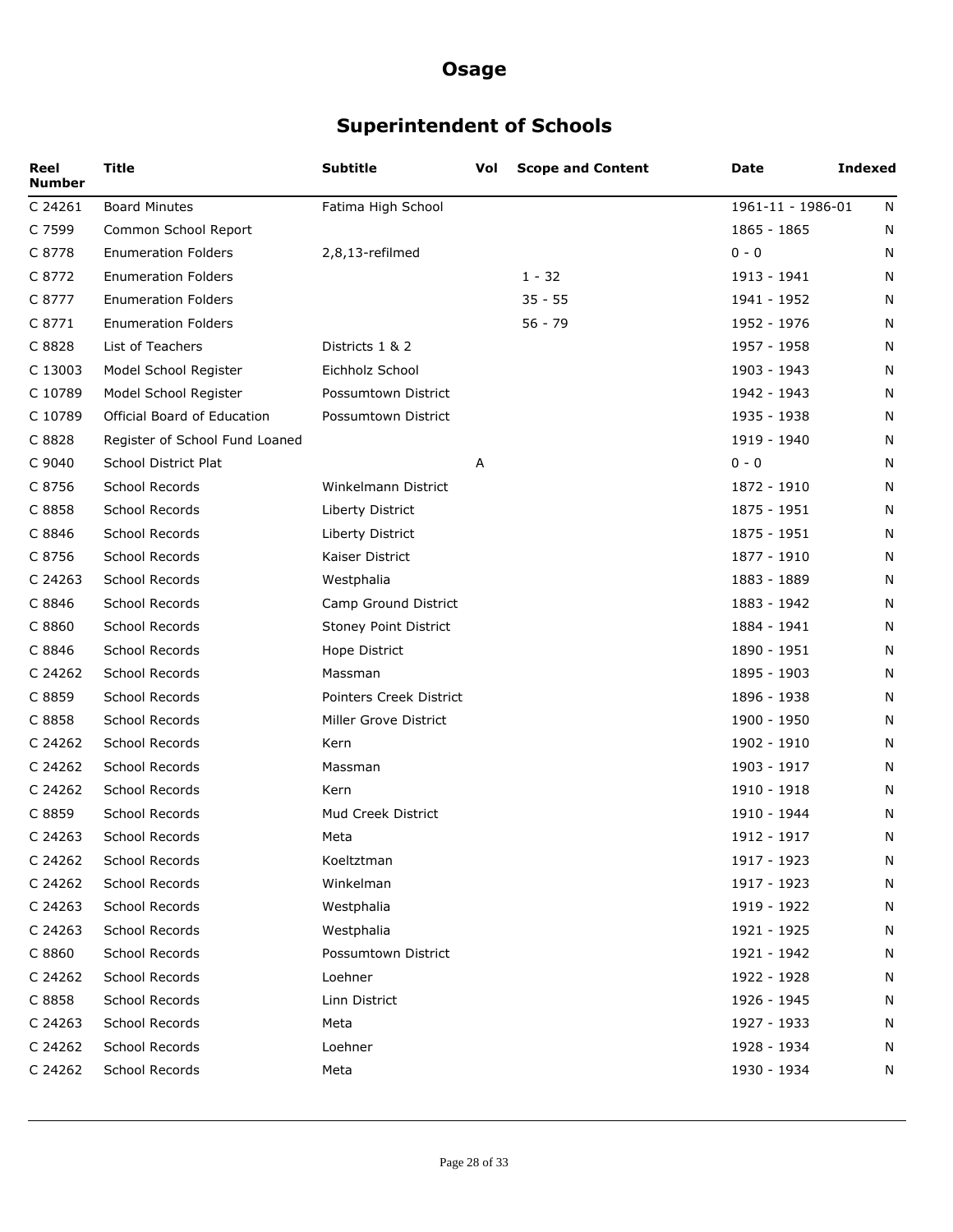| C 24262 | School Records | Westphalia High<br>School | 1931 - 1935 | N |
|---------|----------------|---------------------------|-------------|---|
| C 8846  | School Records | Cooper Hill District      | 1932 - 1945 | N |
| C 8860  | School Records | Pointers Creek District   | 1932 - 1949 | N |
| C 24263 | School Records | Westphalia                | 1933 - 1935 | N |
| C 24263 | School Records | Westphalia                | 1935 - 1937 | N |
| C 8846  | School Records | <b>Boes District</b>      | 1940 - 1950 | N |
| C 24263 | School Records | Argyle                    | 1941 - 1943 | N |
| C 8860  | School Records | Potts District            | 1941 - 1947 | N |
| C 8860  | School Records | <b>Victor District</b>    | 1942 - 1949 | N |
| C 10789 | School Records | Possumtown District       | 1943 - 1946 | N |
| C 24262 | School Records | Meta                      | 1943 - 1949 | N |
| C 24263 | School Records | Westphalia                | 1944 - 1946 | N |
| C 8860  | School Records | <b>Wildcat District</b>   | 1944 - 1950 | N |
| C 24262 | School Records | Winkelman                 | 1945 - 1950 | N |
| C 8858  | School Records | <b>Macarthur District</b> | 1946 - 1950 | N |
| C 8860  | School Records | Post Oak District         | 1947 - 1958 | N |
| C 24262 | School Records | Meta                      | 1949 - 1951 | N |
| C 24262 | School Records | Meta                      | 1962 - 1963 | N |
| C 24263 | School Records | Argyle                    | 1963 - 1964 | N |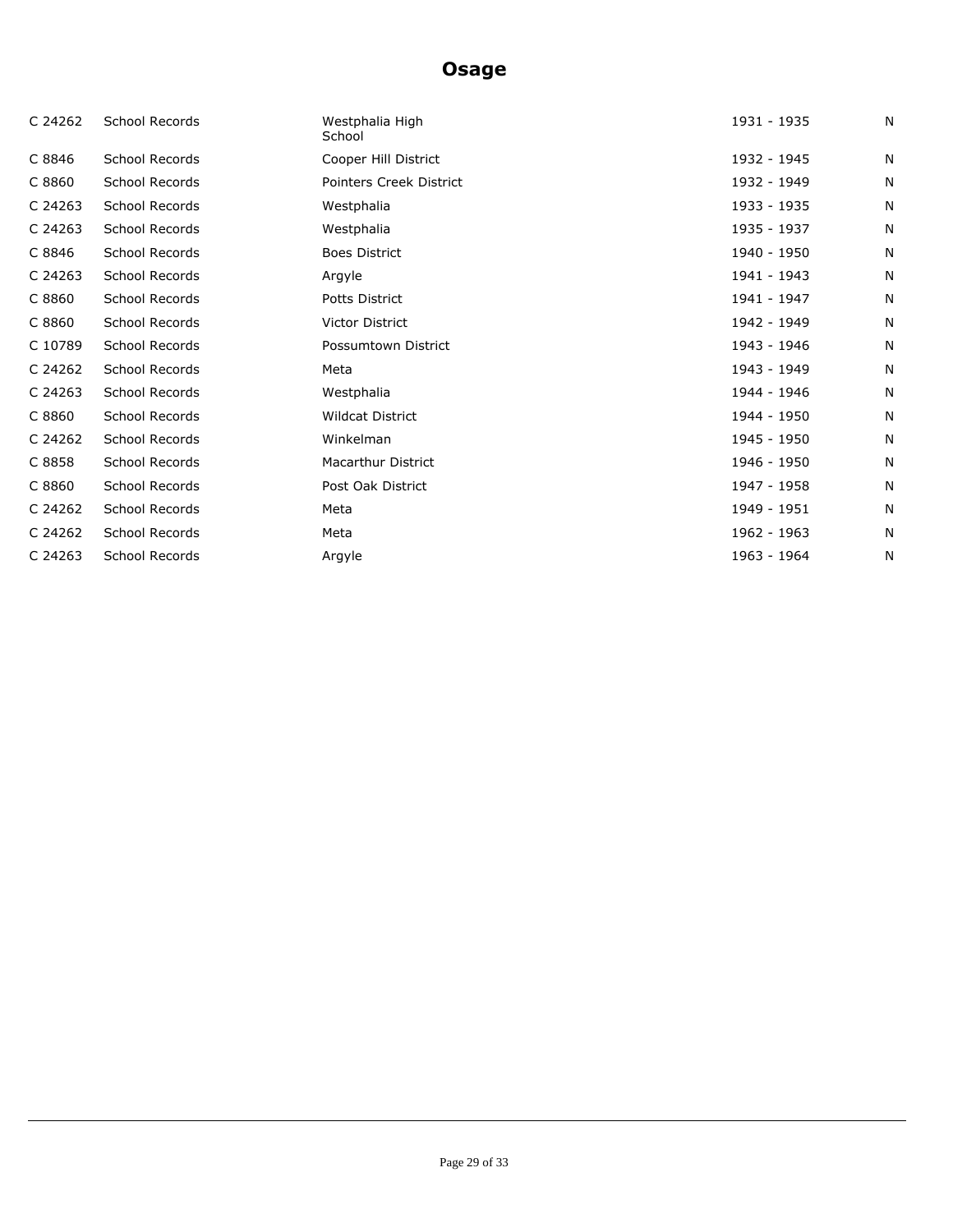### **Osage Benton Twp**

## **Justice of the Peace**

| Reel<br>Number | Title  | Subtitle | Vol | <b>Scope and Content</b> | <b>Date</b> | Indexed |
|----------------|--------|----------|-----|--------------------------|-------------|---------|
| C 9040         | Docket |          |     |                          | 1881 - 1881 | N       |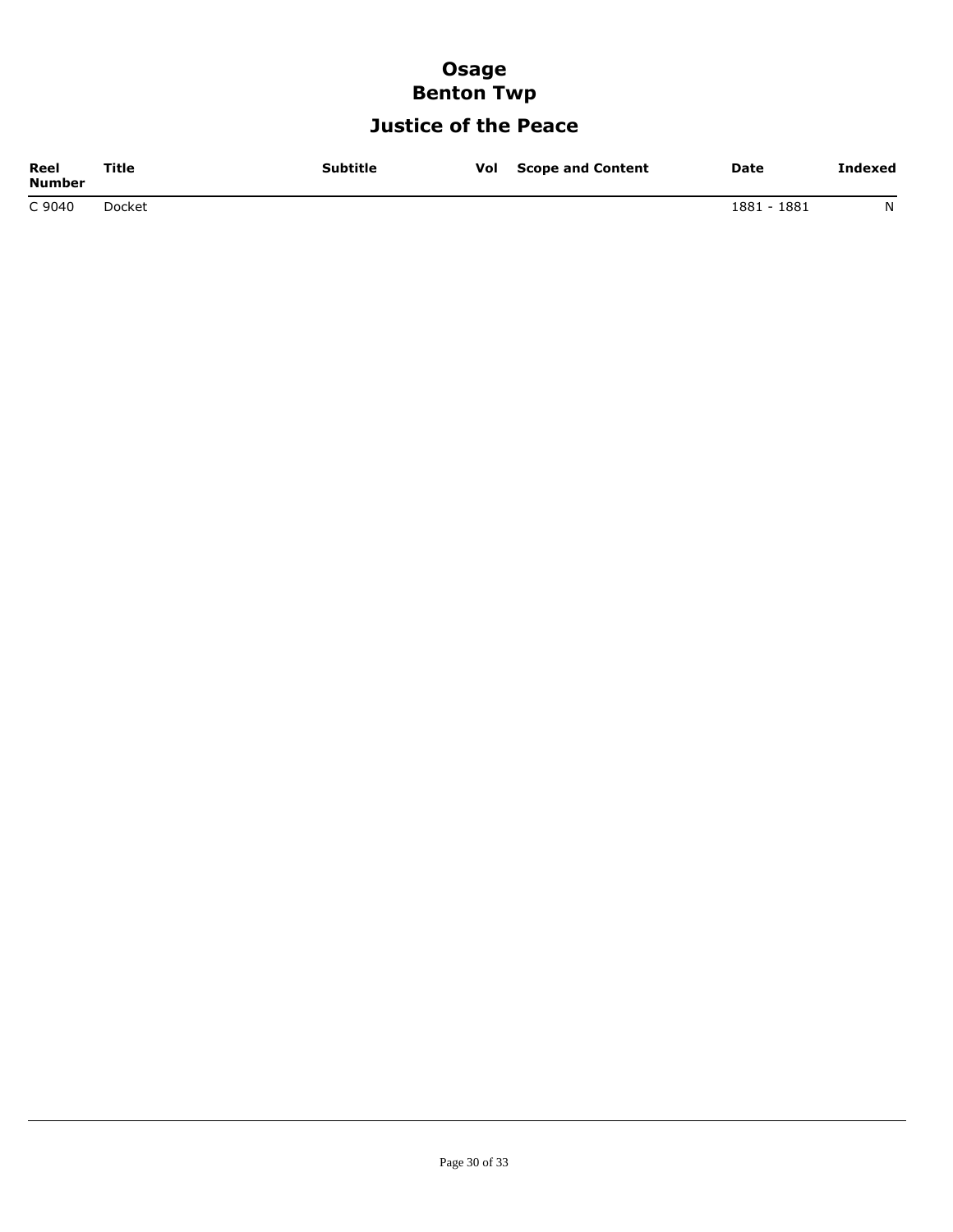## **Osage Chamois City Clerk**

| Reel<br><b>Number</b> | Title                       | <b>Subtitle</b>                 | Vol | <b>Scope and Content</b> | Date        | <b>Indexed</b> |
|-----------------------|-----------------------------|---------------------------------|-----|--------------------------|-------------|----------------|
| C40338                | <b>Bonds</b>                |                                 |     |                          | 1928 - 1966 | N.             |
| C40338                | Justice of The Peace Docket | Civil & Criminal Cases          |     |                          | 1923 - 1945 | Y              |
| C 40337               | Mayor's Docket              | Civil & Criminal Cases          |     |                          | 1881 - 1922 | Y              |
| C 40337               | Mayor's Docket              | Civil Cases                     |     |                          | 1903 - 1913 | Y              |
| C40338                | Minutes                     | Board Of<br>Commissioners       |     |                          | 1917 - 1926 | N.             |
| C40338                | Minutes                     | Shawnee Creek<br>Drainage Dist. |     |                          | 1917 - 1926 | N.             |
| C40339                | Register                    | Warrants                        |     |                          | 1892 - 1968 | N.             |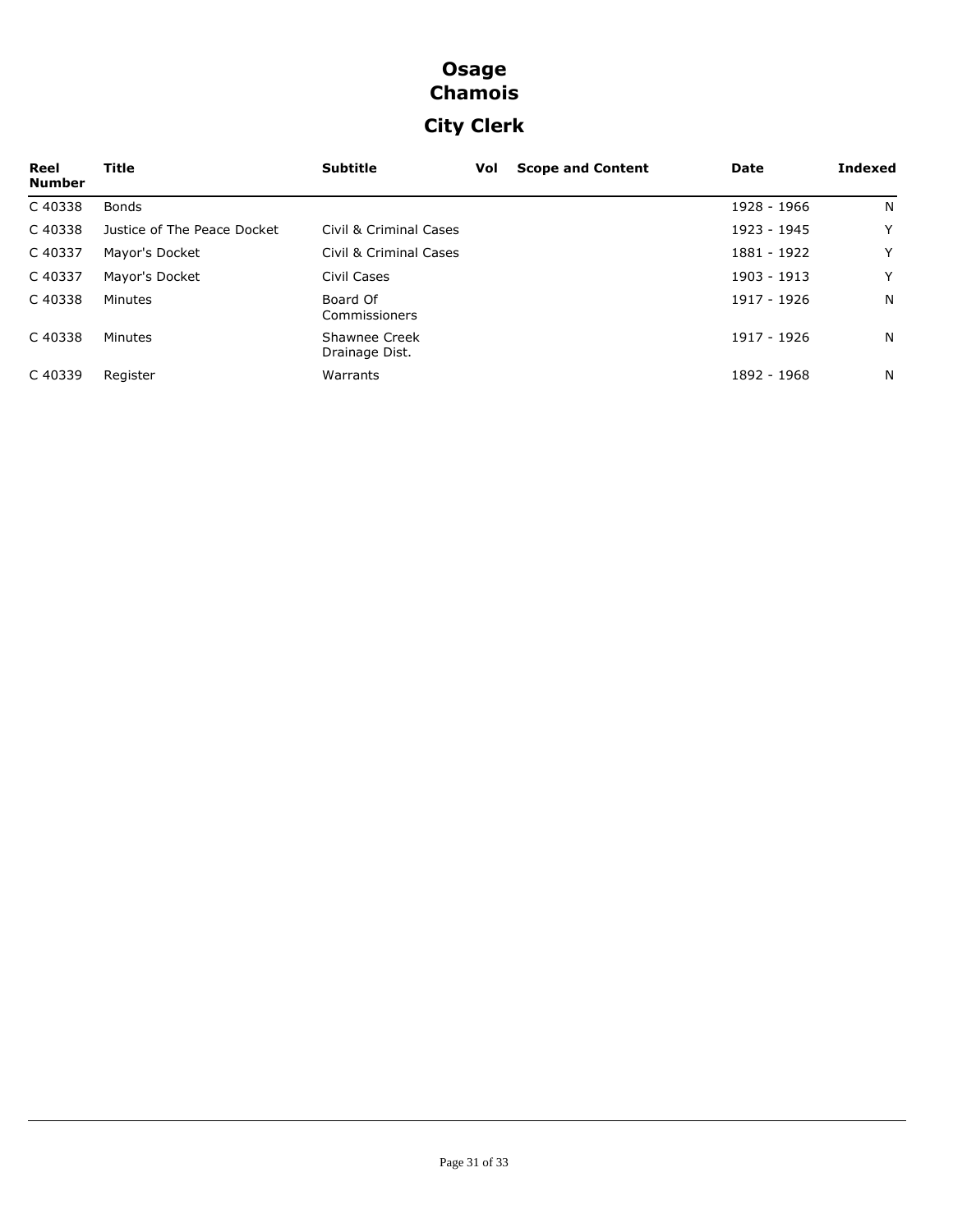### **Osage Linn**

### **Recorder of Deeds**

| Reel<br><b>Number</b> | Title                 | <b>Subtitle</b> | Vol | <b>Scope and Content</b> | Date        | Indexed |
|-----------------------|-----------------------|-----------------|-----|--------------------------|-------------|---------|
| C 8884                | Plat Maps of Linn, Mo |                 |     |                          | 1880 - 1880 | N       |